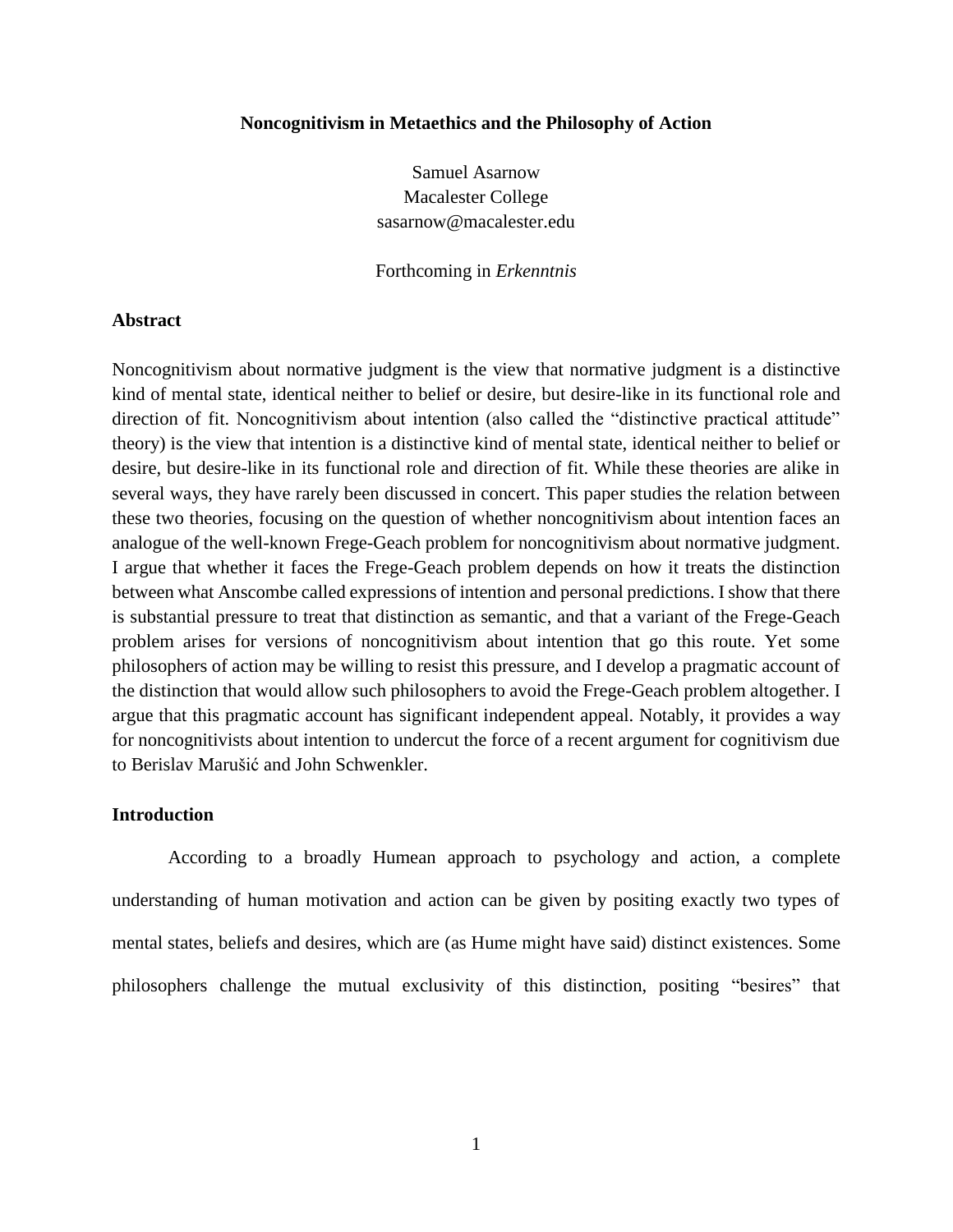simultaneously count as both belief and desire. Others dispute the distinction's exhaustiveness, positing the existence of additional mental state types.<sup>1</sup>

Two influential positions in metaethics and the philosophy of action fall in the latter camp. Noncognitivists about normative judgment argue that a plausible account of normative thought (and, by extension, normative language) requires enriching the Humean picture. They claim normative judgment is a distinctive kind of mental state, identical neither to belief or desire.<sup>2</sup> While it is desire-like in its functional role and direction of fit, it also has belief-like characteristics, such as being subject to requirements of rationality.<sup>3</sup> Noncognitivism about normative judgment (NNJ) contrasts with cognitivism, the idea that normative thoughts are beliefs.

Analogously, noncognitivists about intention argue that intention is a distinctive kind of mental state, identical neither to belief or desire, but possessing both desire-like and belief-like characteristics.<sup>4</sup> Noncognitivism about intention (NI) contrasts with a variety of other views about intention and intentional action, including the cognitivist view that intention is a kind of belief.

Each of these noncognitivisms enriches the traditional belief-desire account of human psychology and action in similar ways. It thus is natural to see them as fellow travelers, and some philosophers (perhaps many) who accept each one also accept the other. Allan Gibbard and Mark Schroeder have influentially suggested that the independent plausibility of NI provides a "license

<sup>&</sup>lt;sup>1</sup> For a defense of both mutual exclusivity and exhaustiveness, see (Sinhababu 2017).

<sup>&</sup>lt;sup>2</sup> Strictly speaking, the broadly Hobbesian view that normative judgments are desires is a form of noncognitivism. But even early contemporary discussions of NNJ deny the Hobbesian view; c.f., e.g., (Stevenson 1937, 16).

<sup>3</sup> See, e.g., (Blackburn 1993, 1998; Gibbard 2003, 1990a, 2012, 284ff). Noncognitivists about normative judgment do not challenge the mutual exclusivity of belief and desire (usually called the "Humean theory of motivation," as in (Smith 1994, chap. 4)).

<sup>4</sup> On noncognitivism about intention, see (M. E. Bratman 1987; Mele 1992; Paul 2009; M. E. Bratman 1999). Sarah Paul calls it the "distinctive practical attitude" theory.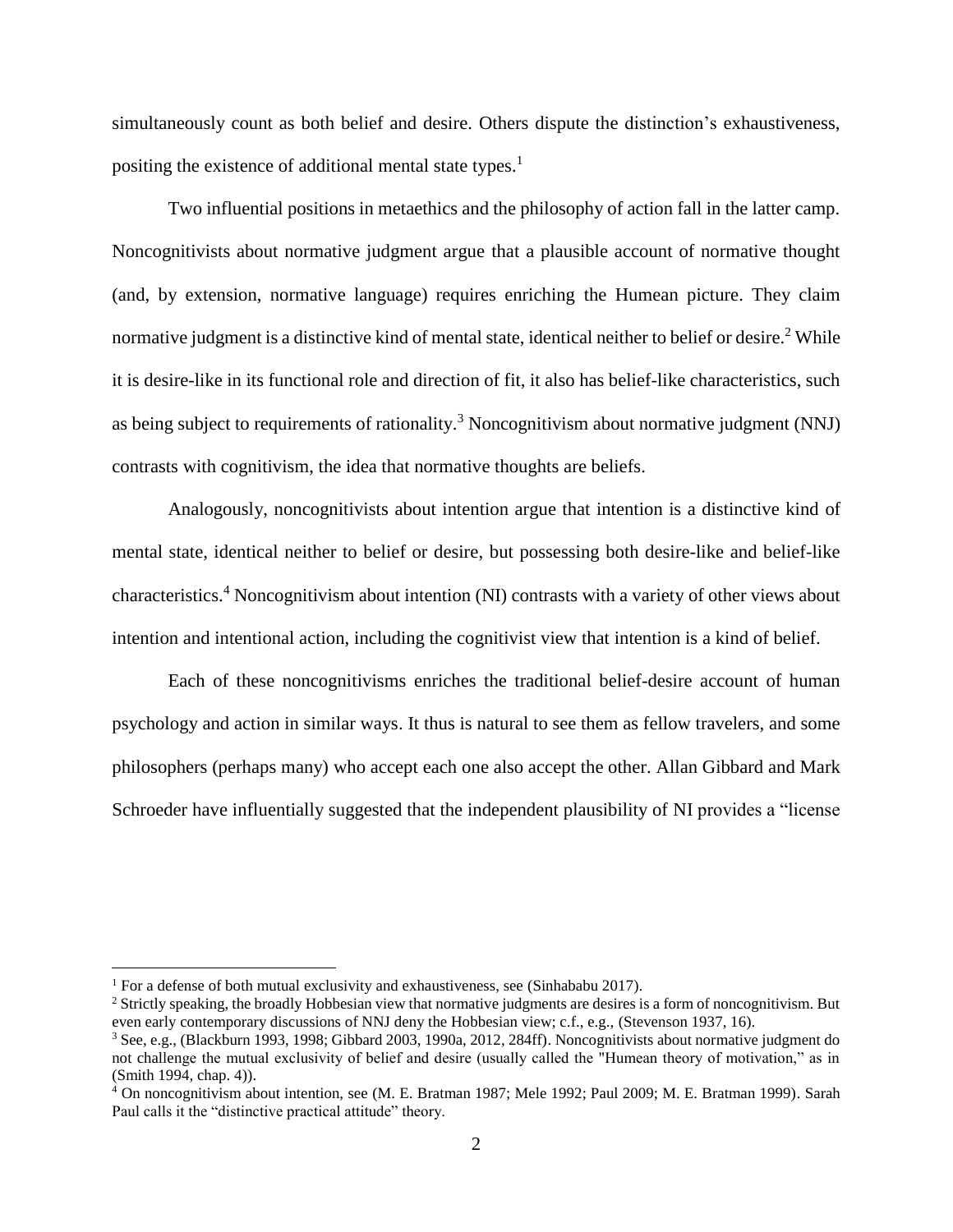for optimism" (as Schroeder has put it) about the prospects for NNJ.<sup>5</sup> Strikingly, aside from those important discussions, the two views have not often been discussed in concert.

The goal of this paper is to study the relation between these two philosophical projects. I focus on an influential objection to NNJ, the Frege-Geach problem, which challenges NNJ to flesh out the expressivist semantics with which it is ordinarily paired. My question will be whether an analogue of this problems arises for NI.

I argue that whether the Frege-Geach problem arises for NI depends on underexplored issues in the philosophy of language, concerning how NI treats the distinction between what have been called "expressions of intention" and first-personal predictions of behavior. I argue that philosophers sympathetic to Elizabeth Anscombe's well-known characterization of that distinction face pressure to treat the distinction as semantic. This likely leads them to a kind of expressivism about expressions of intention, and, in turn, to a version of the Frege-Geach problem. I also show, however, that those willing to part ways with Anscombe can instead treat the distinction as pragmatic, in a way I describe, and thus avoid the Frege-Geach problem. I develop one possible pragmatic account of this distinction, and argue that it has several other virtues, one of which is that it would undercut the force of a recent argument for cognitivism about intention, due to Berislav Marušić and John Schwenkler.<sup>6</sup>

The overall discussion of the paper suggests two broader morals for metaethics and the philosophy of action. The first is that it is far from clear whether the plausibility of NI provides a "license for optimism" for NNJ. NNJ may be the correct theory of normative thought, but NI's plausibility has does not lend it substantial credence. Second, philosophers of action interested in

<sup>5</sup> See (Gibbard 2003, chaps. 1–3). Compare also (Schroeder 2008, 42ff), as well as (Baker and Woods 2015; Beddor 2020).

<sup>6</sup> (Marušić and Schwenkler 2018).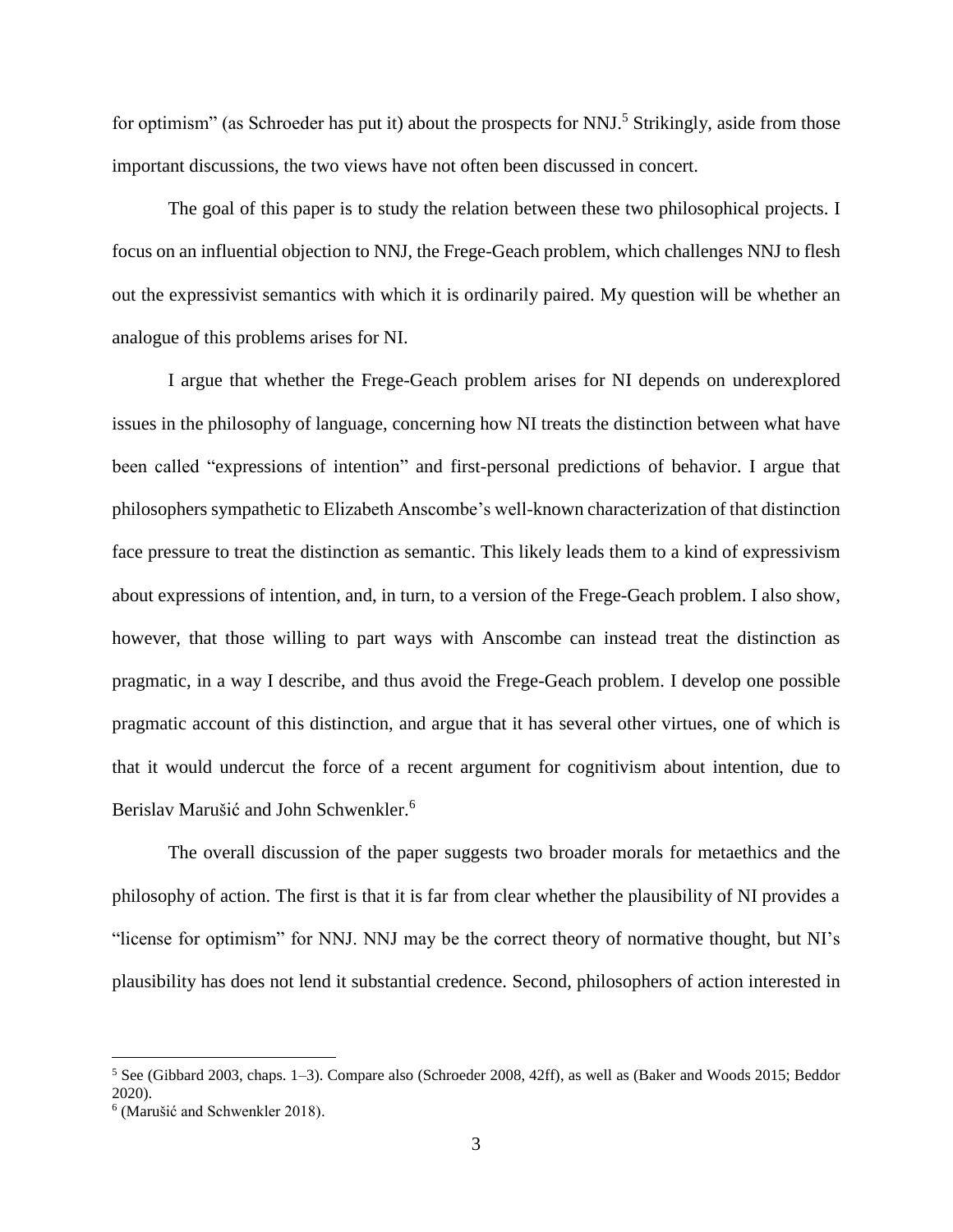intention would do well to pay more attention to issues of language than they sometimes have; my discussion of the pragmatics of expressions of intention is only the beginning of an account of the language we use to express intentions. A theory of mind and action without a theory of intention, a theory of normative judgment, and a theory of the language used to express those states of mind, is incomplete.

The paper proceeds as follows. Section 1 introduces the two noncognitivisms. Section 2 describes the Frege-Geach problem in the context of NNJ. Sections 3 and 4 study whether that problem arises for NI and argue for the specific conclusions discussed above.

# **1. Two Noncognitivisms**

According to NI, intention is a distinctive type of mental state, identical neither to belief nor desire. Intention is desire-like in its direction of fit and functional role, in that it motivates action rather than representing the world. But intention is belief-like in its susceptibility to requirements of rationality and its role in reasoning: unlike desires, intentions can be both inputs to and outputs of reasoning, and agents with inconsistent intentions (but not inconsistent desires) are thereby criticizably irrational.<sup>7</sup> The most prominent version of NI is Michael Bratman's "planning theory" of intention.<sup>8</sup> I call this view "noncognitivism" to highlight its contrast with cognitivism, the view that intention is a type of belief. <sup>9</sup> Other alternatives include the idea that

 $<sup>7</sup>$  That desires are not subject to requirements of rationality is a widespread assumption in this dialectic. For defenses</sup> of that idea, see, e.g., (M. E. Bratman 1987, chap. 1; Baker 2010), as well as (Shah and Velleman 2005; Velleman 2000; Broome 2013, chap. 6). For defenses of this assumption in metaethical contexts, see (Stevenson 1937; Schroeder 2009, chap. 7). For the contrary view, see (Smith 1994).

<sup>8</sup> (M. E. Bratman 1987).

<sup>9</sup> See, e.g., (Harman 1976; Velleman 1989; Setiya 2007a, 2007b; Chislenko 2016; Marušić and Schwenkler 2018).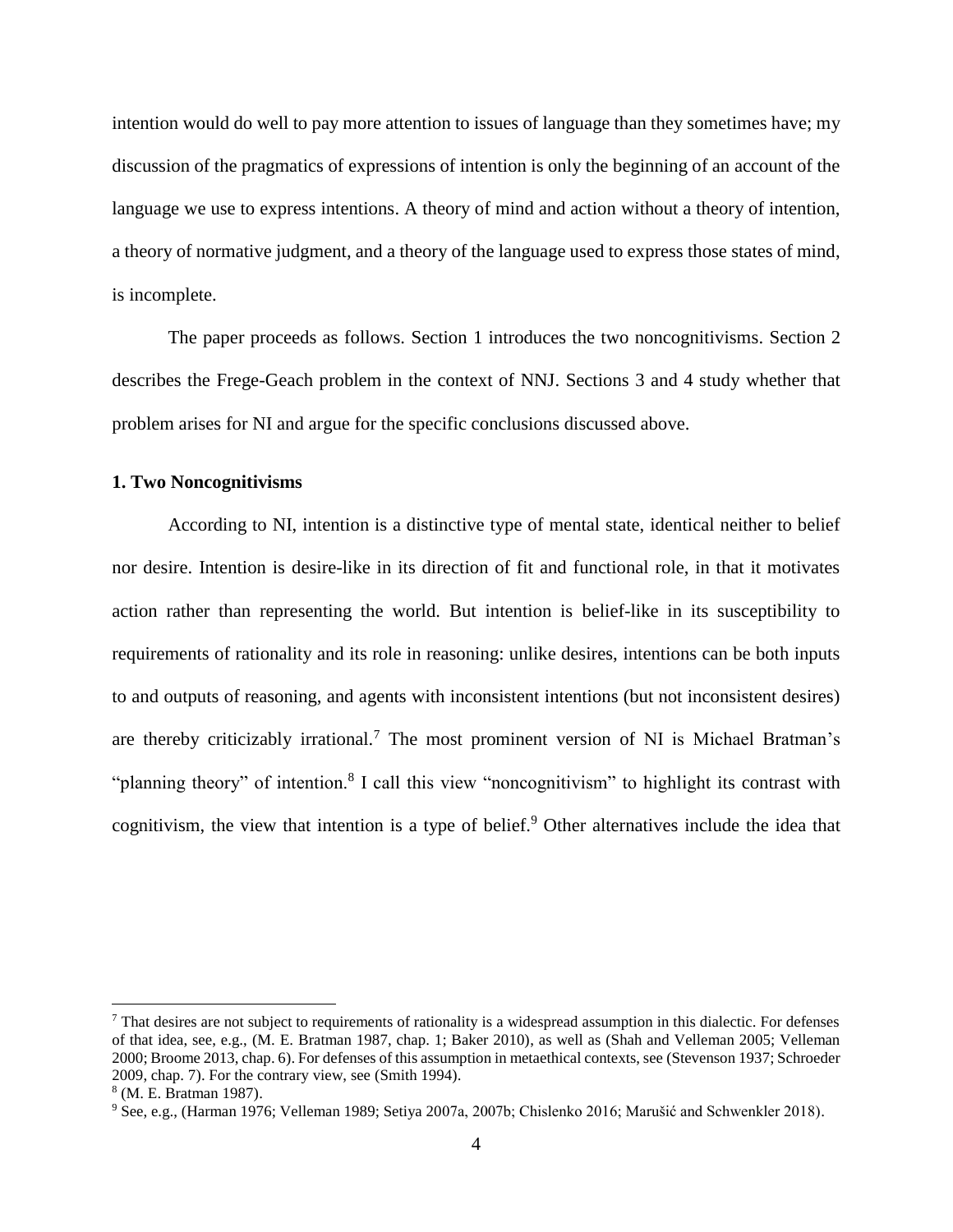intentions reduce to a complex of beliefs and desires,<sup>10</sup> that intending to act is a form of acting,<sup>11</sup> and that intention is the combination of a noncognitive attitude with belief.<sup>12</sup>

NNJ (in its most prominent contemporary form) centers on a pair of commitments.<sup>13</sup> First, NNJ holds that normative judgment consists in a distinctive kind of mental state, rather than belief. For example, some proponents of NNJ hold that a person's thought that eating meat is wrong consists in a state of disapproving of eating meat, or planning not to eat meat, or being for blaming for eating meat.<sup>14</sup> However the type of mental state is understood, it is said to be desire-like in its direction of fit and functional role, but belief-like in its susceptibility to requirements of rationality and its role in reasoning, in the way described above.<sup>15</sup> Normative judgments can be inputs and outputs of reasoning, and agents with inconsistent judgments are irrational.

Second, NNJ adopts expressivism about normative sentences such as (a):

(a) Eating meat is wrong.

Expressivists hold that the meaning of (a) is (a function of) the mental state it expresses.<sup>16</sup> Expressivism solves an important problem facing the alternative speaker-subjectivist semantics that might be associated with NNJ.<sup>17</sup> According to speaker subjectivism, the meaning of (a) is its

<sup>10</sup> See, e.g., (Audi 1973; Davis 1984; Ridge 1998; Sinhababu 2013).

 $11$  (Thompson 2008).

 $12$  (Grice 1971).

<sup>&</sup>lt;sup>13</sup> This is, roughly, the "quasi-realism" of Blackburn and Gibbard. See (Blackburn 1993, 1998; Gibbard 2003, 1990a, 2012, 284ff).

<sup>&</sup>lt;sup>14</sup> As in (Blackburn 1993; Gibbard 2003; Schroeder 2008), respectively.

<sup>&</sup>lt;sup>15</sup> While quasi-realists hold that normative judgments are beliefs in a deflationary sense, plausibly, they must hold that normative judgments have a different functional role than descriptive beliefs. Compare (Gibbard 2003, chap. 3; Dreier 2004; Schroeder 2008, chap. 7).

<sup>&</sup>lt;sup>16</sup> See (Gibbard 2012, 284ff) and (Schroeder 2008). Whether expressivism is best understood as a semantic or metasemantic theory is controversial; see, e.g., (Woods 2017).

<sup>&</sup>lt;sup>17</sup> For an overview, see (Schroeder 2009, chap. 4)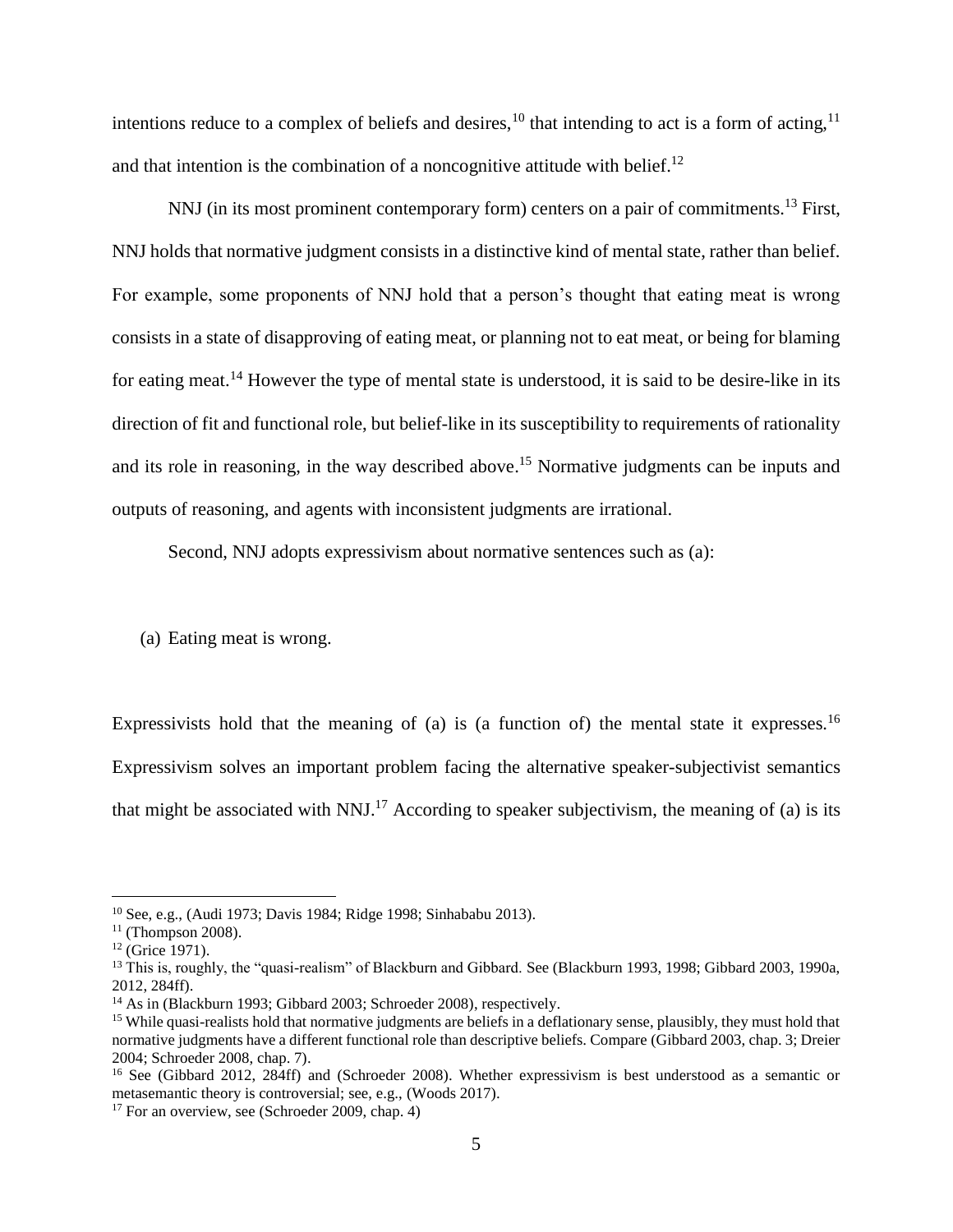truth conditions, but its truth conditions are *that the speaker is in a certain noncognitive state*. Speaker subjectivism, unlike expressivism, implausibly fails to predict the inconsistency of certain inconsistent sets of sentences (such as an assertion of (a) by A and an assertion of the negation of (a) by B).

Despite the similarities between NI and NNJ, they have not often been discussed in concert. One influential exception is Gibbard's suggestion that the substantial appeal of NI lends plausibility to NNJ.<sup>18</sup> Indeed, Gibbard's version of NNJ models the noncognitive mental state to which it appeals on a kind of plan-state in the spirit of NI. Yet Gibbard and subsequent discussions do not consider in depth the relationship between the two views.<sup>19</sup> Gibbard treats the plausibility of NI as obvious, and argues only that it provides (what Mark Schroeder calls) a "license for optimism" about the prospects for developing NNJ.<sup>20</sup>

The project of this paper is to make some progress toward discussing the relationship between these two theories. My focus will be on a well-known problem facing NNJ, the Frege-Geach problem. While some hold that this problem is solvable (or even that it has been solved), many philosophers alive to the concerns that motivate NNJ nonetheless reject it because they believe it cannot be solved.<sup>21</sup> It thus seems worth investigating the question of whether analogues of these problems also arise for NI.

<sup>&</sup>lt;sup>18</sup> See (Gibbard 2003)<sup>.</sup>

<sup>19</sup> Compare also (Schroeder 2008, 101–3; Beddor 2020).

<sup>20</sup> (Schroeder 2008, 10–12).

<sup>&</sup>lt;sup>21</sup> Or, that solving it requires paying too steep a theoretical price; see, e.g., (Schroeder 2008).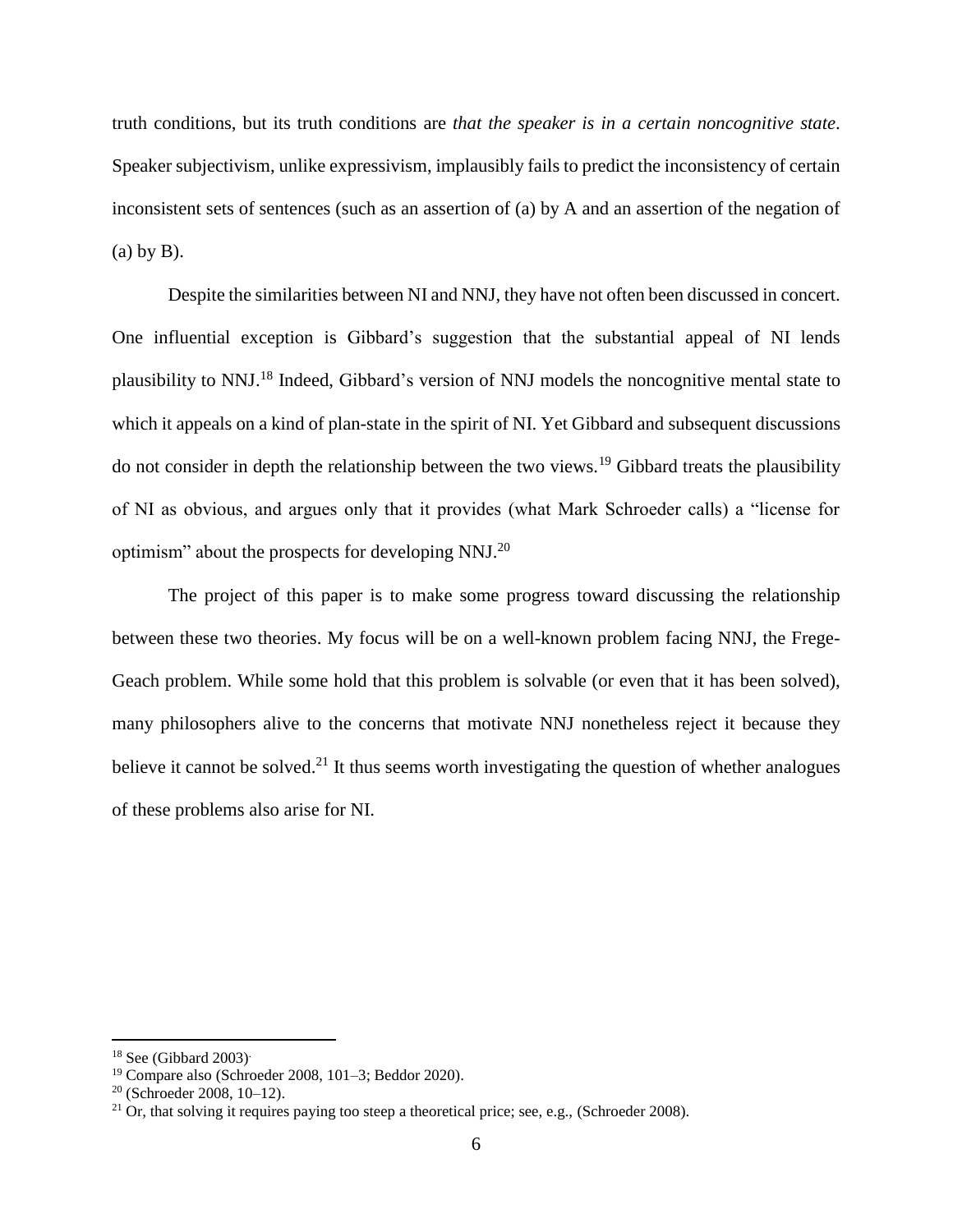#### **2. The Frege-Geach problem for NNJ**

The Frege-Geach problem is a challenge for NNJ's expressivism.<sup>22</sup> According to expressivism, the meaning of a sentence containing a normative predicate is (a function of) the mental state it expresses; the meaning of (a) is the mental state of (e.g.) disapproval of eating meat. The Frege-Geach problem is the problem of extending this idea to provide a semantic theory for every relevant construction in natural language.<sup>23</sup>

This problem is difficult because it is unclear how expressivism can be so extended. Following Geach, the problem is typically illustrated with sentences in which a normative clause appears in an unasserted context:

(b) If eating meat is wrong, then serving meat to others is wrong.

NNJ holds that the meaning of (b) is (a function of) the mental state it expresses. But it's far from clear what mental state that might be. Nor is it clear how the properties of such a mental state might allow us to recover the semantic properties of (b), such as the fact that (b) and (a) jointly entail  $(c)$ :<sup>24</sup>

(c) Serving meat to others is wrong*.*

Given that normative predicates can appear in any kind of construction that analogous nonnormative predicates can appear in, there is substantial work for expressivism to do. Proponents

<sup>&</sup>lt;sup>22</sup> For overviews, see, e.g., (Geach 1960, 1965; Gibbard 2003; Schroeder 2009, chaps.  $6-7$ , 2008; Woods 2017).

<sup>23</sup> Here I follow (Woods 2017).

<sup>24</sup> On these points, see (Schroeder 2008; Baker and Woods 2015).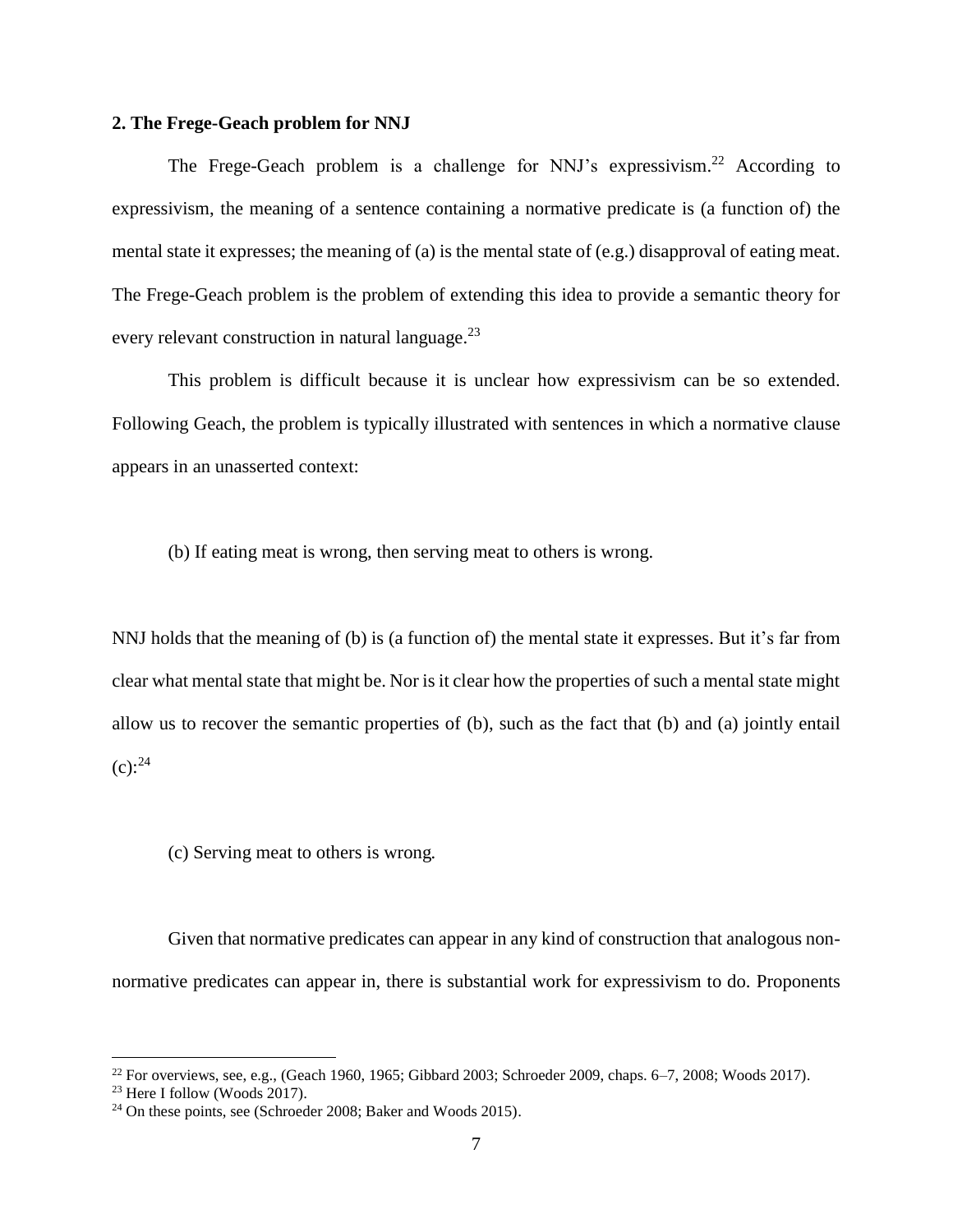of NNJ have responded to this challenge by developing semantic theories that assign appropriate meanings to sentences such as (b), but whether their accounts are successful is a matter of great controversy.<sup>25</sup>

I take no stand here on whether the Frege-Geach problem can be solved. My question will simply be: is NI on the hook for solving it as well?

### **3. The Frege-Geach problem for NI**

Whether NI faces the Frege-Geach problem depends on whether NI gives an expressivist semantics for some fragment of natural language. While few if any proponents of NI have explicitly committed themselves to a semantic theory, I argue that some face pressure to adopt expressivism. This pressure comes from reflection on Anscombe's distinction between what she called "expressions of intention" and what I call personal predictions. After explaining Anscombe's characterization of that distinction, I argue that proponents of NI who accept Anscombe's characterization face pressure to explain the difference semantically, which they, in turn, face pressure to do by adopting expressivism. This expressivism generates a variant of the Frege-Geach problem, which I characterize. I consider the prospects for a pragmatic account of the distinction in the section that follows.

## *3.1 Expressions of Intention*

 $\overline{a}$ 

In the opening pages of *Intention*, Anscombe observes that there is a felt difference between two different kinds of first-personal, future tense sentences containing verbs that can be verbs of

<sup>25</sup> Contrast (Gibbard 1990b, 2003, 2012) with, e.g., (Unwin 2001; Schroeder 2008).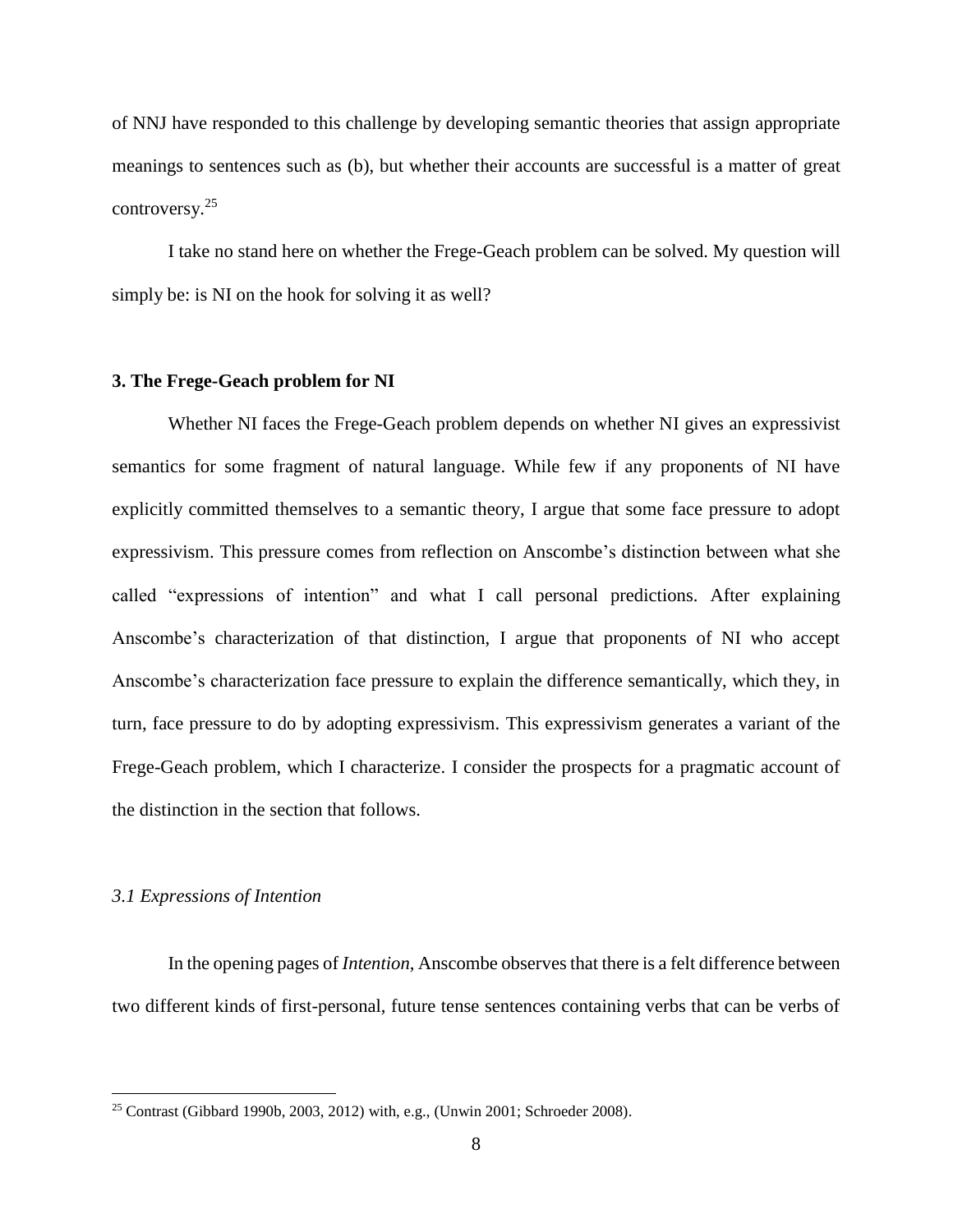action. In her example, there seems to be a difference between the sentence "I am going for a walk" and the sentence "I am going to be sick." The former typically seems to be an announcement of the speaker's intention, whereas the latter seems to be (only) a prediction of future behavior.<sup>26</sup> Following Anscombe, the former uses of such sentences are often called "expressions of intention."<sup>27</sup> I call the latter uses "personal predictions."

Strikingly, this distinction can be felt even when it is not overtly marked. In contemporary American English, for example, one can express an intention using a progressive construction, or using the modal auxiliaries "will" or "shall." Whether a sentence feels like an expression of intention or personal prediction depends on the context.<sup>28</sup> Sticking to "will" for simplicity, consider this sentence:

(d) I will go to Vancouver tomorrow.

Sentence (d) could be an expression of intention. But if the speaker believes they will be kidnapped tomorrow, (d) could be uttered as a personal prediction.<sup>29</sup>

Can the felt difference between these two types of utterances be characterized more precisely? Anscombe herself admitted that the distinction was "rather mystifying,"<sup>30</sup> but her discussion of it suggests three candidate differences. First, one might hold that they differ in truth

<sup>&</sup>lt;sup>26</sup> See (Anscombe 2000, secs.  $1-3$ ). Here I set aside Anscombe's distinction between predictions and estimates.

<sup>&</sup>lt;sup>27</sup> Note that Grice famously used the phrase "expressions of intention" differently, at (Grice 1971, 11–12). This terminology should not lead us to prejudge the question of whether NI should adopt expressivism.

<sup>&</sup>lt;sup>28</sup> Historically, in Britain (excluding Scotland), "I will" was reserved for expressions of intention, while "I shall" was used for both expressions of intention and personal predictions, as was the progressive. See the entries for "will, v.1" (esp. 11 and 16), and "shall, v." (esp. 8) in ("OED Online" 2018), as well as sections 5.131, 5.151 and 5.250 in (*Chicago Manual of Style* 2017), and 5.149 of (*Chicago Manual of Style* 2010). Notably, while Anscombe uses progressive sentences as her examples of expressions of intention, in *Intention* itself she routinely uses "I shall" to express her own intentions and to make personal predictions (cf. (Anscombe 2000, 90,92)).

<sup>29</sup> Compare (M. E. Bratman 1993, 103–4).

<sup>30</sup> (Anscombe 2000, 7).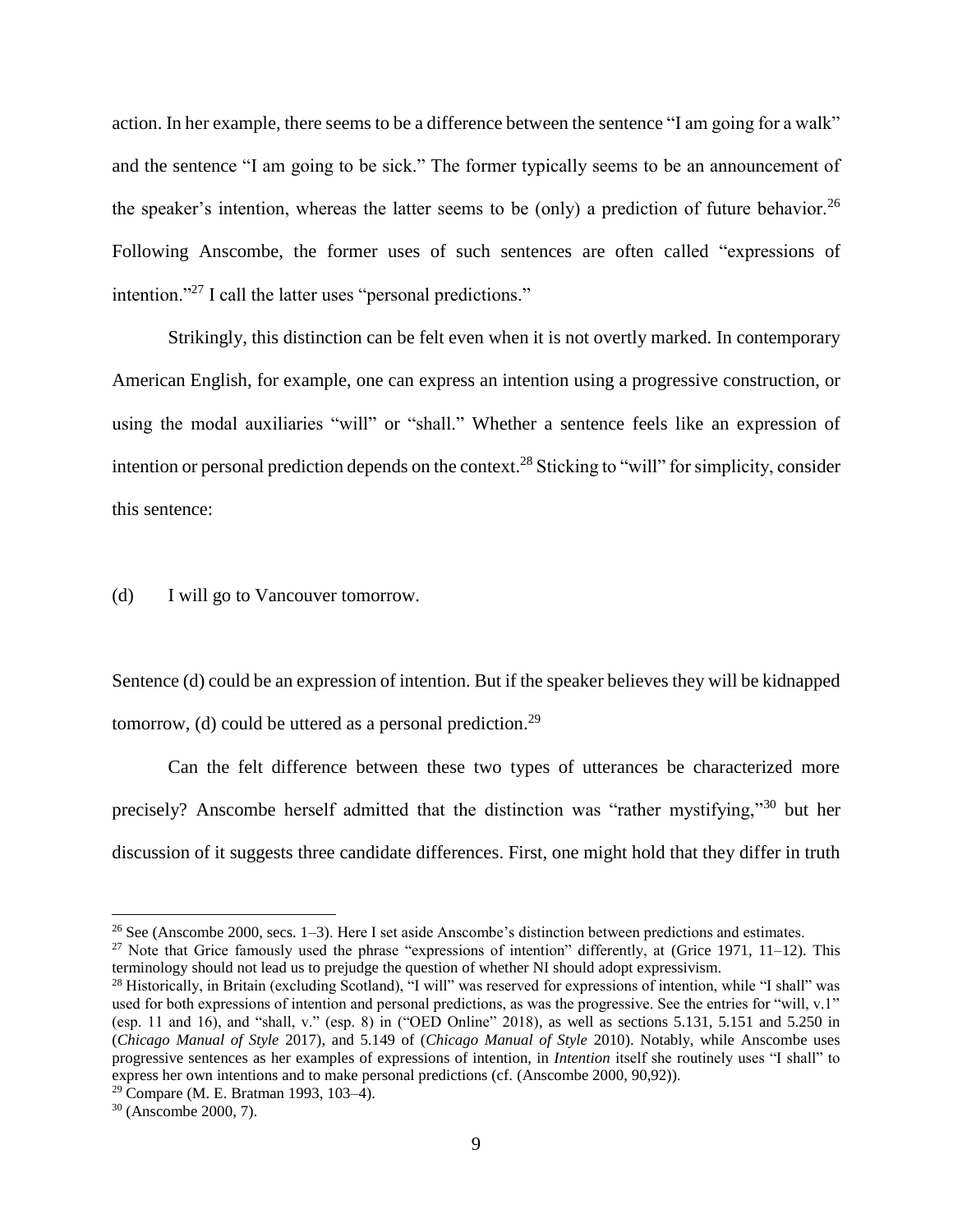conditions. Considering an expression of intention, Anscombe writes: "If I do not do what I said I would, I am not supposed to have made a mistake, or even necessarily to have lied; so it seems that the truth of a statement of intention is not a matter of my doing what I said."31

The second suggestion is that they differ in what I will call sincerity conditions. Anscombe makes this point in her discussion of lying with expressions of intention:

[I]f I lie, what I say is a lie because of something present, not future. I might even be lying in saying I was going to do something, though I afterwards did it. The answer to this is that a lie is an utterance contrary to one's mind, and one's mind may be either an opinion, or a mind to make something the case. $32$ 

In an Anscombean spirit, one might suggest that a personal prediction is sincere (that is, not a lie) when it is your "opinion" (when you believe it), whereas an expression of intention is sincere when you "have a mind to make it the case" (you intend it).

A third, related suggestion can also be found in Anscombe. Again considering an expression of intention, Anscombe writes:

[I]f I don't do what I said, what I said was not true (though there might not be a question of my truthfulness in saying it). But […] this falsehood does not necessarily impugn what I said. In some cases the facts are, so to speak, impugned for not being in accordance with

 $31$  (Anscombe 2000, 4).

<sup>32</sup> (Anscombe 2000, 4).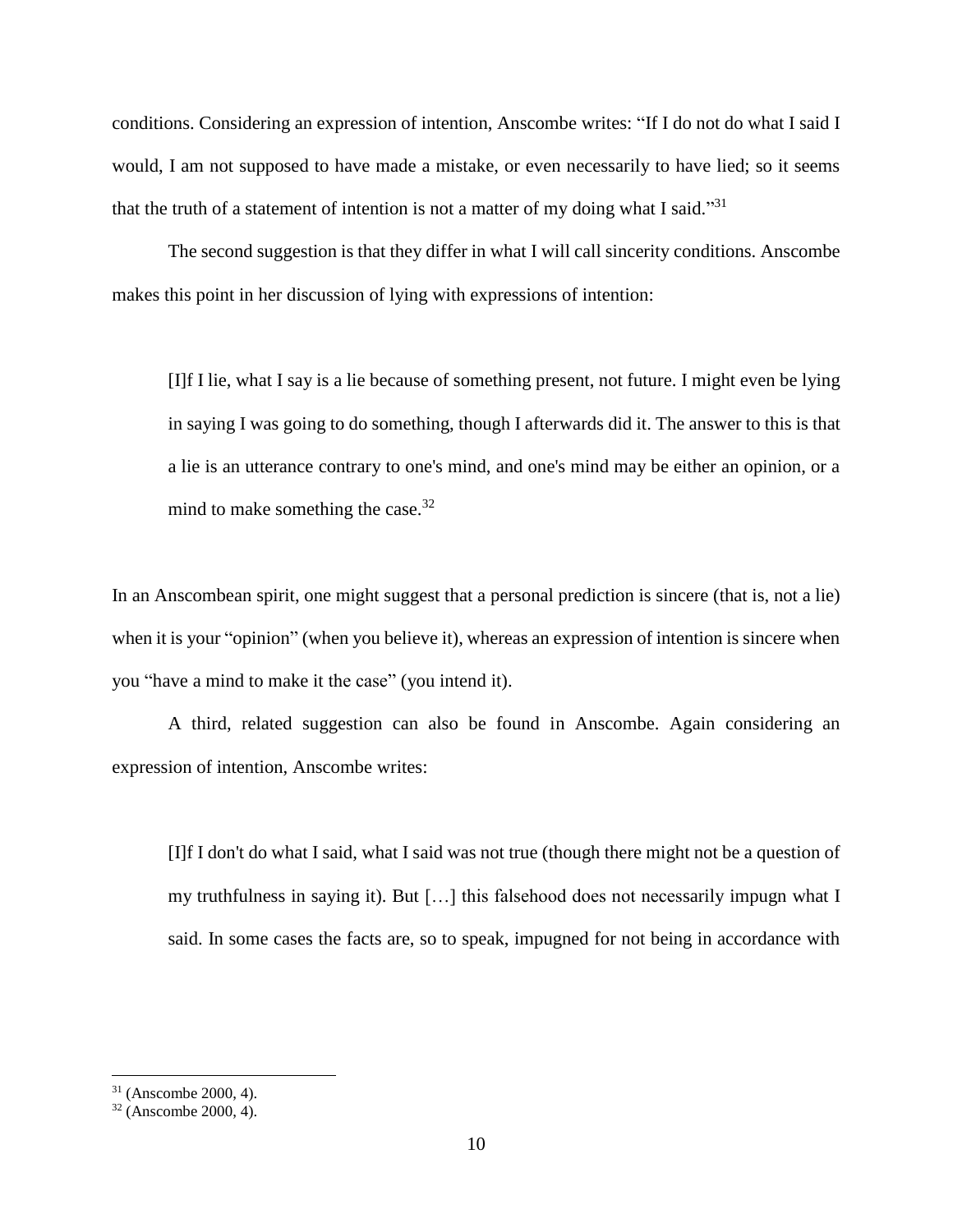the words, rather than vice versa. […] [T]he mistake here is one of performance, not of judgment.<sup>33</sup>

Here Anscombe rejects the initial suggestion that the difference lies in truth conditions, instead suggesting that the difference lies in what I will call correctness conditions. In some sense (which a full account of these matters would have to specify), an expression of intention is correct (not "impugnable") when one intends the action, and its correctness is not threatened by certain failures to act. A personal prediction, presumably, is correct when it comes true. This notion of correctness is admittedly obscure, but it clearly differs from sincerity, since a personal prediction can be correct even if insincere.

A proponent of NIsympathetic to Anscombe's suggestions should thus seek an explanation of why expressions of intention and personal predictions differ in truth conditions, sincerity conditions, or correctness conditions, as well as a more precise characterization of the latter two phenomena.

## *3.2 The Semantic Approach*

A natural starting point for those seeking such an explanation with Anscombe's suggestion would be to posit a semantic difference between expressions of intention and personal predictions. In particular, taking her first suggestion seriously, one might hold that (through whatever semantic mechanism) they have different truth conditions.

As Anscombe saw, however, this idea is difficult to defend. Plausible candidates for the truth-conditions of expression of intention are not readily available. Consider first the

<sup>33</sup> (Anscombe 2000, 4–5).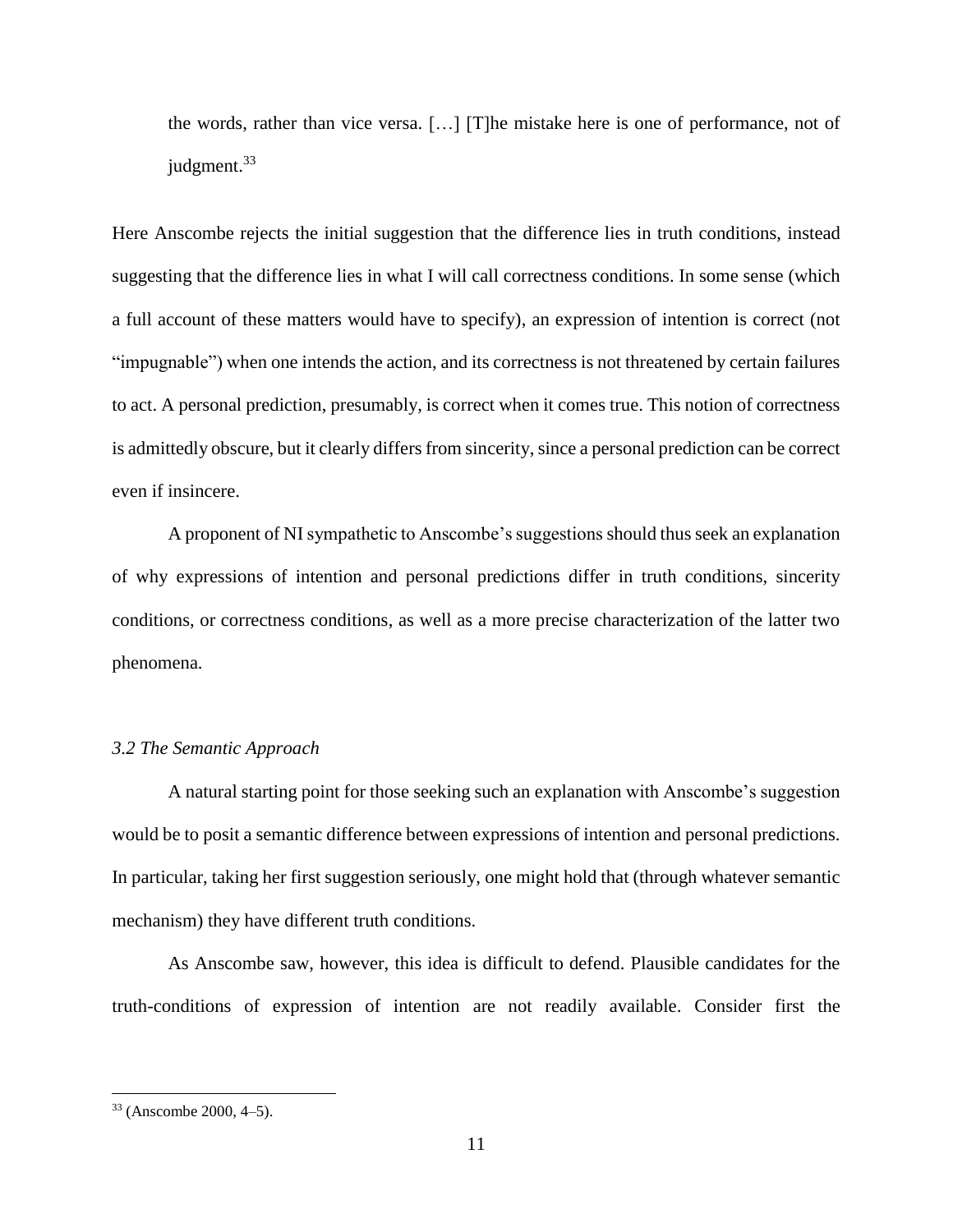straightforward suggestion that the truth conditions of (d), when it is an expression of intention, are *that the speaker now intends to go to Vancouver tomorrow*. This suggestion implausibly entails that expressions of intention can be true even when the person does not perform the intended action. It also assigns implausible truth-conditions in two other types of cases:

(e) A says "I will eat that cookie." B says: "*I* will eat that cookie!"

While A's utterance and B's utterance are inconsistent, this proposal assigns them consistent truthconditions.<sup>34</sup> Compare also:

(f) A says: "I will eat that cookie" B says: "You don't intend to eat that cookie."

If A's utterance is an expression of intention, there is tension in this conversation, but the two utterances are clearly not logically inconsistent, as this proposal predicts.<sup>35</sup>

Cases such as (f) pose problems for two other suggestions along these lines. The suggestion that the truth-conditions of (d) are that *the speaker now intends to go to Vancouver tomorrow and will go to Vancouver tomorrow* has implausible consequences in (f). So does the suggestion that (d)'s truth-conditions are *that the speaker will go to Vancouver tomorrow in part by way of their intention to go to Vancouver tomorrow*. 36

<sup>&</sup>lt;sup>34</sup> Compare the failure of speaker-subjectivism for NNJ in Section 2. See also, e.g., (Schroeder 2009, chap. 4).

<sup>35</sup> Compare (Anscombe 2000, 92).

<sup>36</sup> Compare (Harman 1976).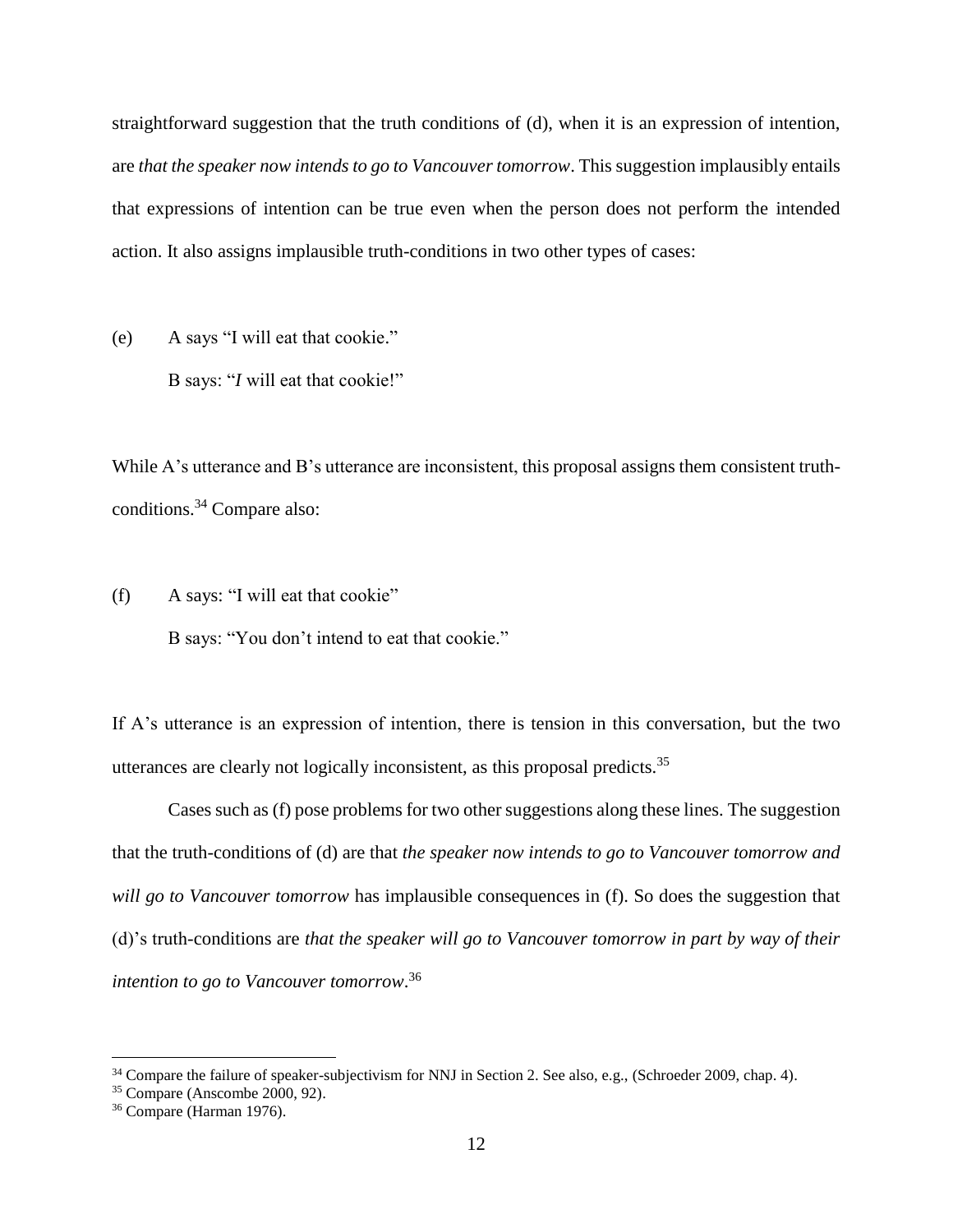Since the failure of this proposal is closely analogous to the failure of speaker subjectivism as a semantics for normative sentences, the natural next step for a proponent of NI is to turn to expressivism, as well. While expressivism gives up the idea that expressions of intention and personal predictions differ in truth-conditions, it assigns them different semantic values. It thus promises to offer a satisfying explanation of the sense in which they differ in sincerity and correctness conditions.<sup>37</sup> Moreover, there is precedent for adopting expressivism about this fragment of discourse, as Gibbard has famously developed an expressivist account of expressions of intention.<sup>38</sup>

I thus think a proponent of NI seeking fidelity to Anscombe's suggestions might well be led to adopt expressivism about expressions of intention.<sup>39</sup> On this view, the semantic values of personal predictions and expressions of intention are not their truth-conditions, but rather the mental states they express (or functions of those mental states). The two types of sentences express different mental states, and so have different semantic values. The semantic value of a personal prediction is a belief, while the semantic value of an expression of intention is an intention.

Does this kind of expressivism generate the Frege-Geach problem? As emphasized above, the Frege-Geach problem is the problem of extending the central expressivist insight to all relevant constructions in natural language, constructs that embed a clause hose semantic value is a noncognitive state appear in an unasserted context. So the question of whether this kind of expressivism generates a challenging version of the Frege-Geach problem depends (in part) on whether expressions of intention can appear in unasserted contexts.

 $37$  Though a full development of this account would need to provide an explanation of cases such as (f).

<sup>38</sup> (Gibbard 2003, chap. 1).

<sup>&</sup>lt;sup>39</sup> Whether Anscombe would accept this approach is unclear. On related issues, see (Moran and Stone 2009).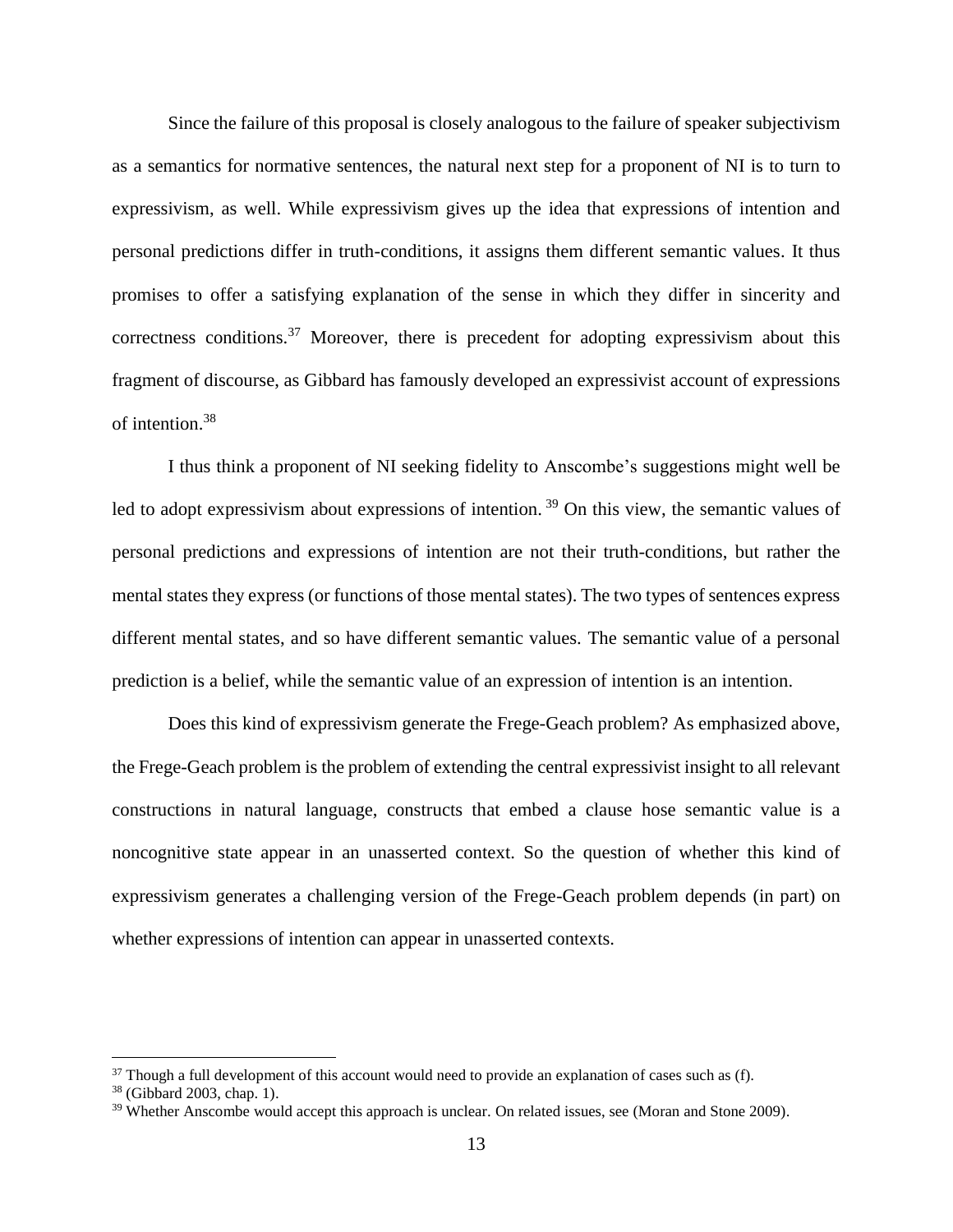I cannot consider here the full range of constructions in which expressions of intention might occur (which would include modal constructions, attitude reports, questions, subjunctives, and so on). What I can do is consider a number of important examples. Focusing only on the logical connectives, I argue that there are plausibly at least two types of unasserted contexts in which expressions of intention straightforwardly can embed, though there is also one kind of construction in which (it seems to me) they cannot. So the Frege-Geach problem does arise, in some form, for this kind of expressivism.

The first unasserted context in which it seems to me straightforward that expressions of intention can embed is in the consequents of indicative conditionals whose antecedents are not expressions of intentions, for example:

#### $(g)$  If the deal falls through, I will go to Vancouver tomorrow.

I think there is a felt difference between uses of (g) that embed (d) as an expression of intention, and those that embed it as a personal prediction. Compare, for example, a speaker using (g) to communicate their readiness to go to Vancouver, and a speaker using (g) in a context where it is clear the failure of the deal will precipitate a kidnapping. Those two uses seem to differ in their sincerity conditions and correctness conditions, in the senses described above. Someone who utters (g) in a way that embeds an expression of intention would be insincere if they don't now intend to go to Vancouver tomorrow should the deal fall through. And someone who utters it as a personal prediction which they believe to be true would be sincere but incorrect if the deal were to fall through but they were not kidnapped after all.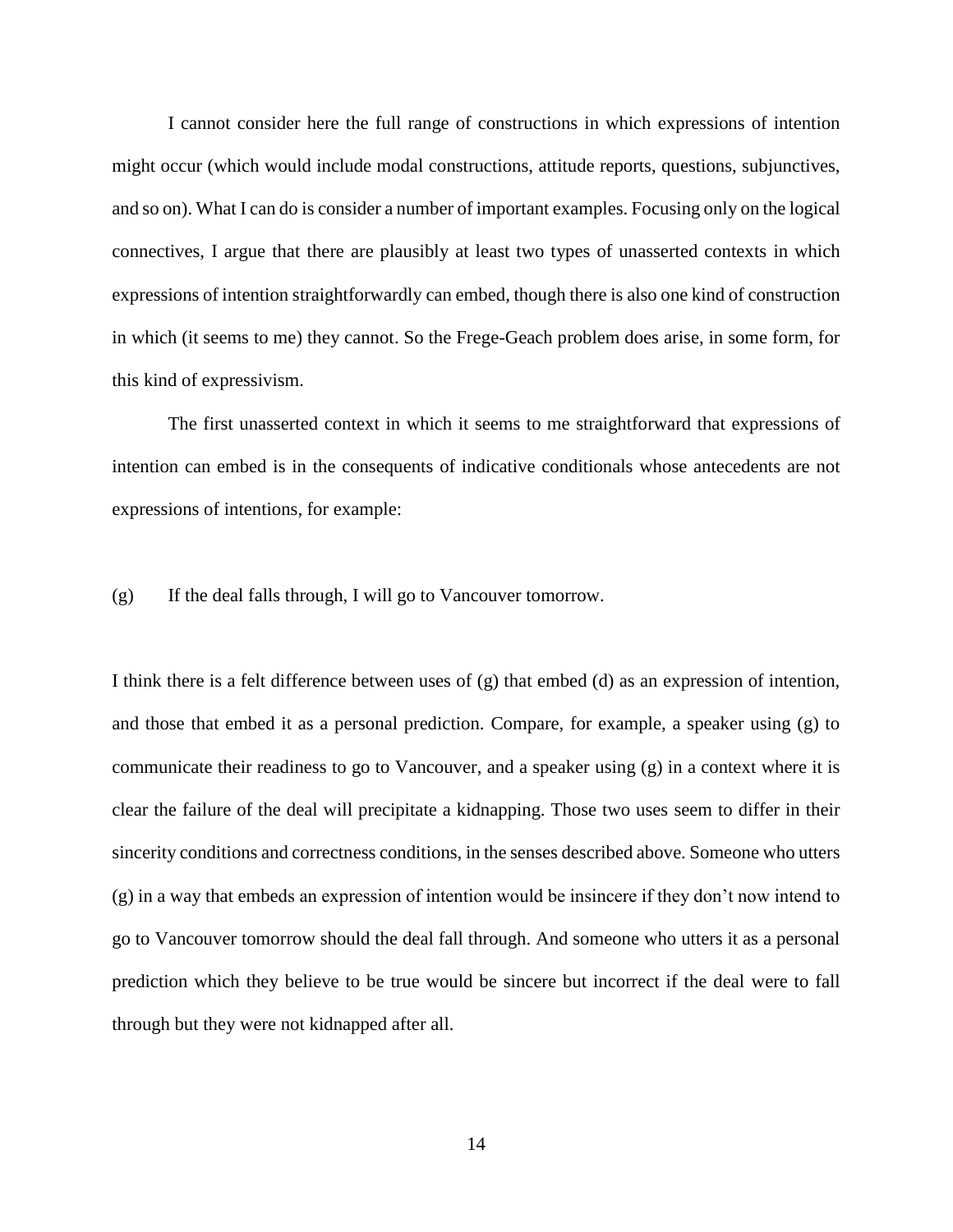The second unasserted context in which I think expressions of intention can embed is in disjunctions. This is easiest to see in the case of disjunctions where both disjuncts are expressions of intention, for example:

(h) I will cancel my flight or I will go to Vancouver tomorrow.

As with (g), I think there is a clear felt difference between cases in which the speaker is communicating their readiness to perform either action, and the case in which they are making a disjunctive prediction. The two uses differ in sincerity and correctness conditions.

It also seems plausible to me that expressions of intention can also embed in disjunctions, where the other disjunct is an indicative clause. Compare (on analogy with (g)):

(i) The deal will fall through, or I will go to Vancouver tomorrow.

I think sentences such as (i) function roughly in the same way as (logically very similar) sentences such as (g). There is a felt difference between a case in which the second disjunct is an expression of intention and one in which it is a personal prediction, which depends on whether it communicates the speaker's readiness to go to Vancouver (should the situation call for it), or whether it communicates a disjunctive prediction.<sup>40</sup>

By contrast, I suspect that expressions of intention cannot embed in the antecedents of conditionals, which is surprising, given their close relationship with disjunctions. Compare first a conditional whose consequent is also an expression of intention:

 $40$  And, assuming sentences like (g) can be read as material conditionals, (g) and (i) are logically equivalent.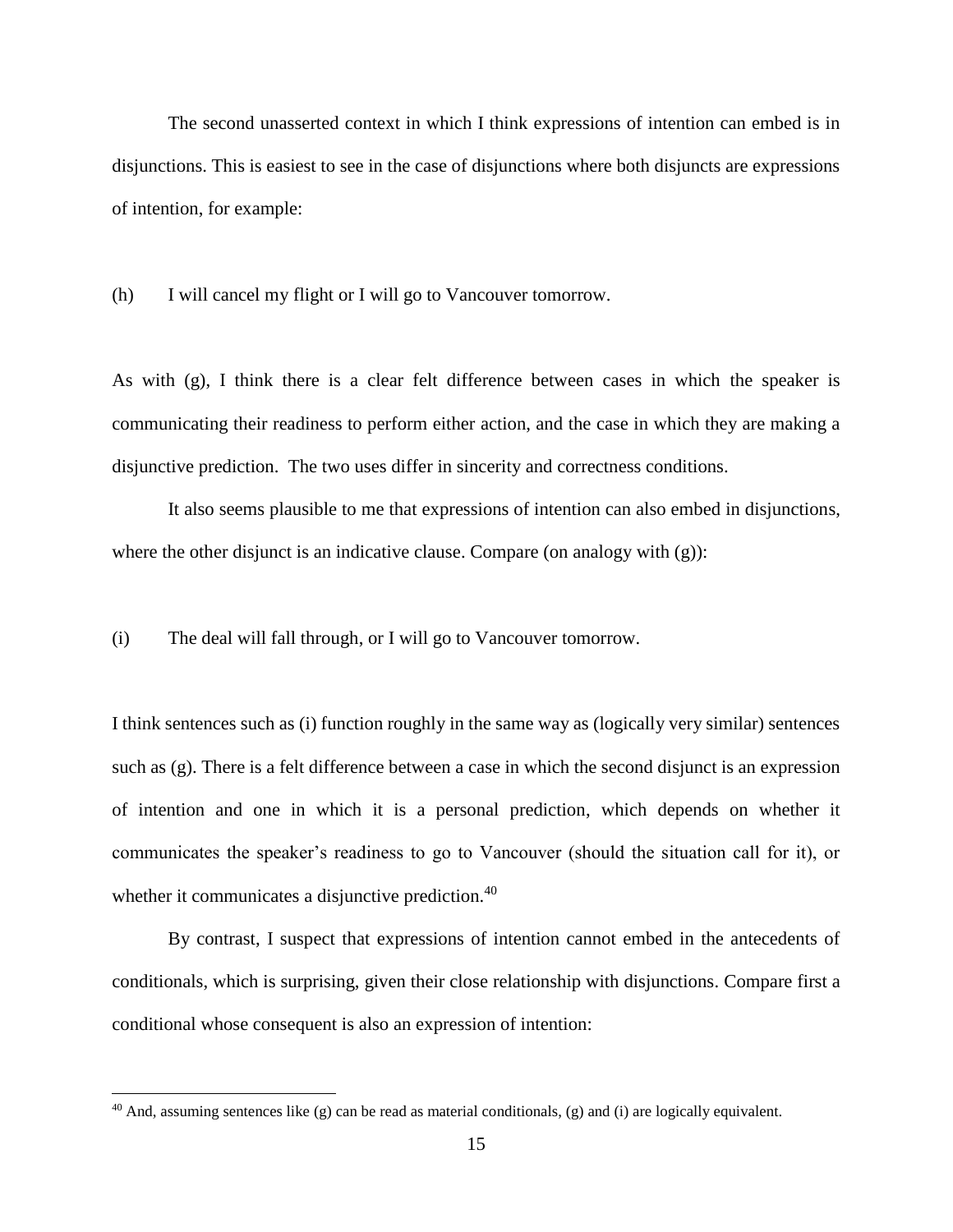(j) If I will go to Vancouver tomorrow, I will bring my passport.

My grasp on Anscombe's ideas of sincerity and correctness conditions is not entirely stable, so I am not entirely sure in my verdicts about these cases, but I cannot clearly distinguish two different readings of (j), one in which the antecedent is an expression of an intention and one in which it is a personal prediction. While I have a sense of what state of mind one might be in when uttering a sentence such as  $(g)$  or (h) that embedded an expression of intention (I will suggest below that they may be a conditional intention and a disjunctive intention), I do not have a sense of what state of mind one might express by uttering (j) in a way that embedded two expressions of intention.

Similarly, consider the antecedents of conditionals whose consequent is a prediction:

(k) If I will go to Vancouver tomorrow, the deal will fall through.

As with (j), I cannot clearly distinguish an interpretation of (k) on which the antecedent expresses an intention from one on which it expresses a prediction.

Whether proponents of an expressivist version of NI should say that expressions of intention can embed in  $(g)$ -(i), but not (j) and (k), will depend on how the ideas of sincerity conditions and correctness conditions are ultimately precisified. Ideally, they would develop a test that would allow us to make the distinction sharply, which could be applied not only to these sentences, but to the full range of relevant natural language constructions.

If my intuitive judgments are probative, however, they suggest that an expressivist version of NI faces a version of the Frege-Geach problem, albeit one that is differs significantly from the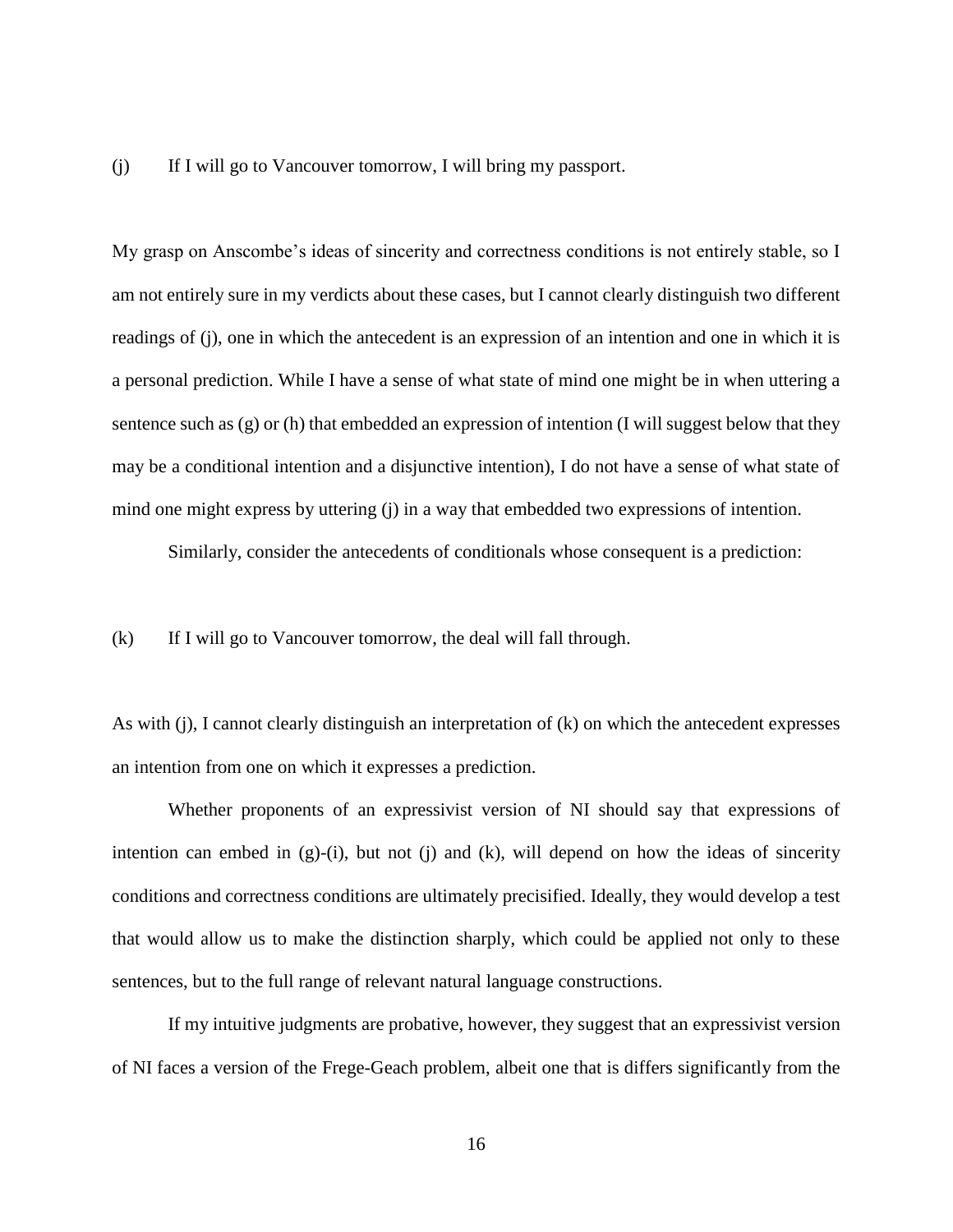version facing NNJ. At minimum, proponents of expressivist versions of NI must explain what mental states are expressed by (g), (h), and (i) and must show how those mental states have properties that allow them to recover the semantic properties of those sentences. And, ideally, they would have an explanation for why expressions of intention cannot embed in (j) and (k).

There is a natural suggestion for how NI can explain  $(g)$  and  $(h)$ , and perhaps  $(i)$ :  $(h)$ expresses a disjunctive intention, while (g) and perhaps (i) express conditional intentions. But conditional intentions and disjunctive intentions are notoriously undertheorized in the literature on NI.<sup>41</sup> So further theorizing would be needed. Moreover, a constraint on such theorizing would be that it explain why sentences such as (g) and (h) have their evident semantic properties. For example, such an account must explain why (g) and *the deal won't fall through* together entail (d).

If my intuitions about sentences  $(g)-(k)$  are correct, they highlight an analogy between expressions of intention and imperatives that may be dialectically significant in the context of debates about NI and NNJ.<sup>42</sup>

Like expressions of intentions, it is widely thought that imperatives can embed in (g)- and (h)-like contexts, but in the antecedents of conditionals. Both of the following are felicitous:

- $(g')$  If the deal falls through, go to Vancouver tomorrow
- (h') Cancel your flight, or go to Vancouver tomorrow.

Whereas the following are not:

<sup>41</sup> But see (Ferrero 2009; Ludwig 2015; Ferrero 2016).

<sup>&</sup>lt;sup>42</sup> This was suggested to me by Jack Woods.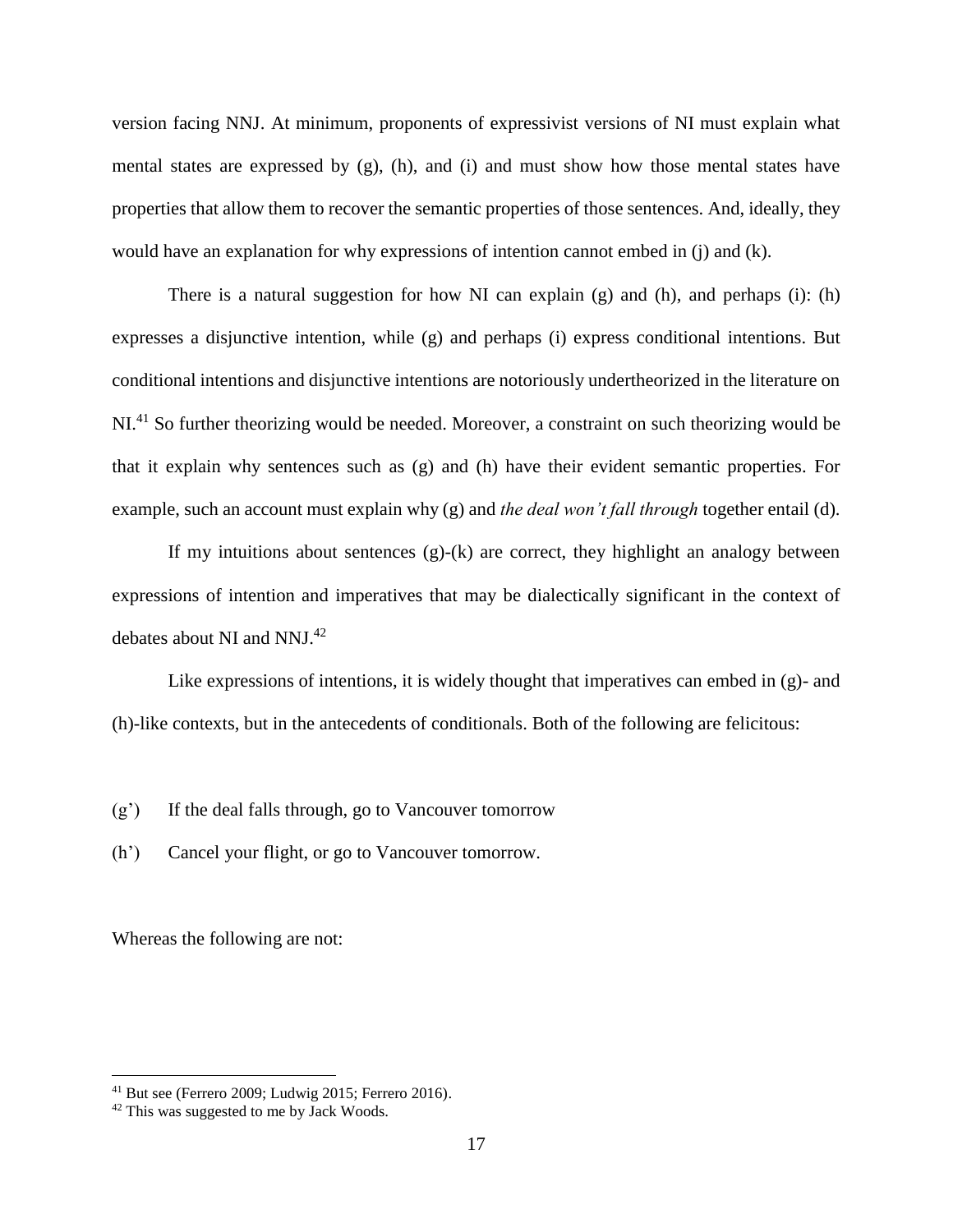(j') # If go to Vancouver tomorrow, bring your passport.

 $(k')$  # If go to Vancouver tomorrow, the deal will fall through.

This is a striking similarity between the embedding behavior of expressions of intention and imperatives.

I raise this point about imperatives because of the role of imperatives in the dialectic concerning NI and NNJ. Two points about this analogy deserve emphasis. The first is simply that there is a long history of viewing intentions as closely related to imperatives. <sup>43</sup> This linguistic data might be seen as supporting that analogy. Moreover, this similarity might suggest that whatever account is given of the semantics of imperative-embedding sentences such as  $(g')$  and  $(h')$  might be carried over to solve the version of the Frege-Geach problem that affects NI.<sup>44</sup>

The second point is that this analogy between the embedding behavior of imperatives and expressions of intention calls into question whether NNJ can be supported by (what many think is) the plausibility of NI. Gibbard famously argued that an expressivist semantics for NNJ could be modeled on an expressivist semantics for expressions of intention, and Schroeder has suggested that the evident plausibility of NI thus provides a "license for optimism" for NNJ and its expressivist semantic program.<sup>45</sup> But, while some early expressivists considered modeling their semantics for normative sentences on the semantics of imperatives, that is now widely regarded as a nonstarter, since the embedding behavior of imperatives is significantly different from that of normative clauses. Further reflection on the embedding behavior of expressions of intention is needed, but if (as these reflections suggest) it turns out that they pattern closely with imperatives,

<sup>43</sup> For discussion, see (Castañeda 1975, chap. 4,6).

<sup>44</sup> This point is in the spirit of (Charlow 2014)

<sup>45</sup> See (Gibbard 2003, chaps. 1–3). Compare also (Schroeder 2008, 42ff), as well as (Baker and Woods 2015)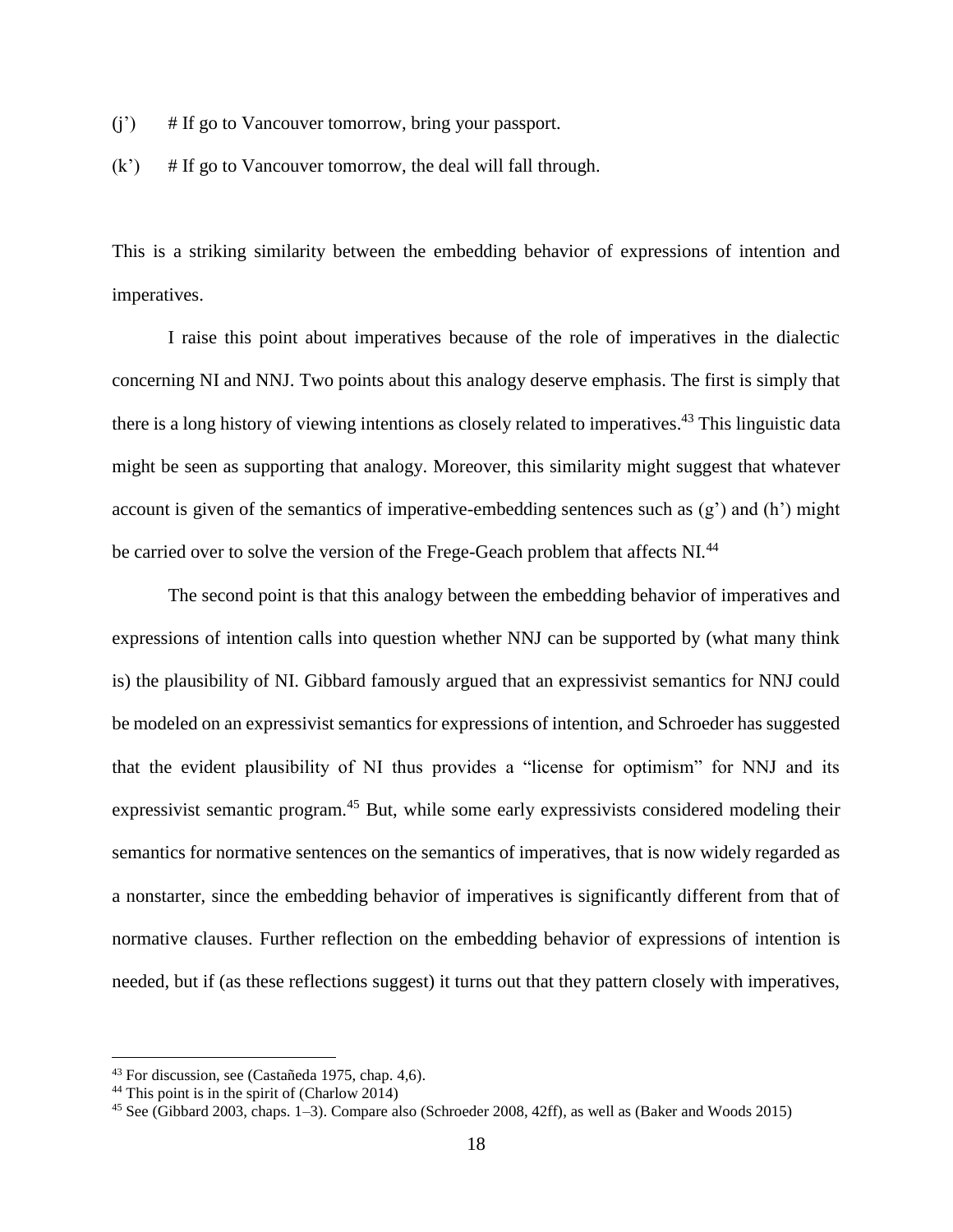then NI will not be a good model for NNJ after all, and NI will not provide a "license for optimism" about the prospects for NNJ.

One objection to this line of thought may turn on sentence (i). I claimed that expressions of intentions can embed in disjunctions where the other disjunct is not an expression of intention. But imperatives are not standardly thought to behave that way. Compare:

(i') # The deal will fall through, or go to Vancouver tomorrow.

That sentence seems to me infelicitous.

I am not sure what to make of this disanalogy, in part because (in my dialect of English, anyway), several sentences closely related to (i') are felicitous, including:

(i'') The deal will fall through, or you're going to Vancouver tomorrow.

That sentence seems to express a conditional command, albeit one not stated using an imperative clause. Compare also:

(i''') Go to Vancouver tomorrow unless the deal will fall through.

That sentence embeds an imperative in an "unless" clause, which are standardly thought to be related to disjunctions. The felicity of those two types of sentences suggests to me that this disanalogy may be a quirk of the imperative mood in English, and that the similarity between the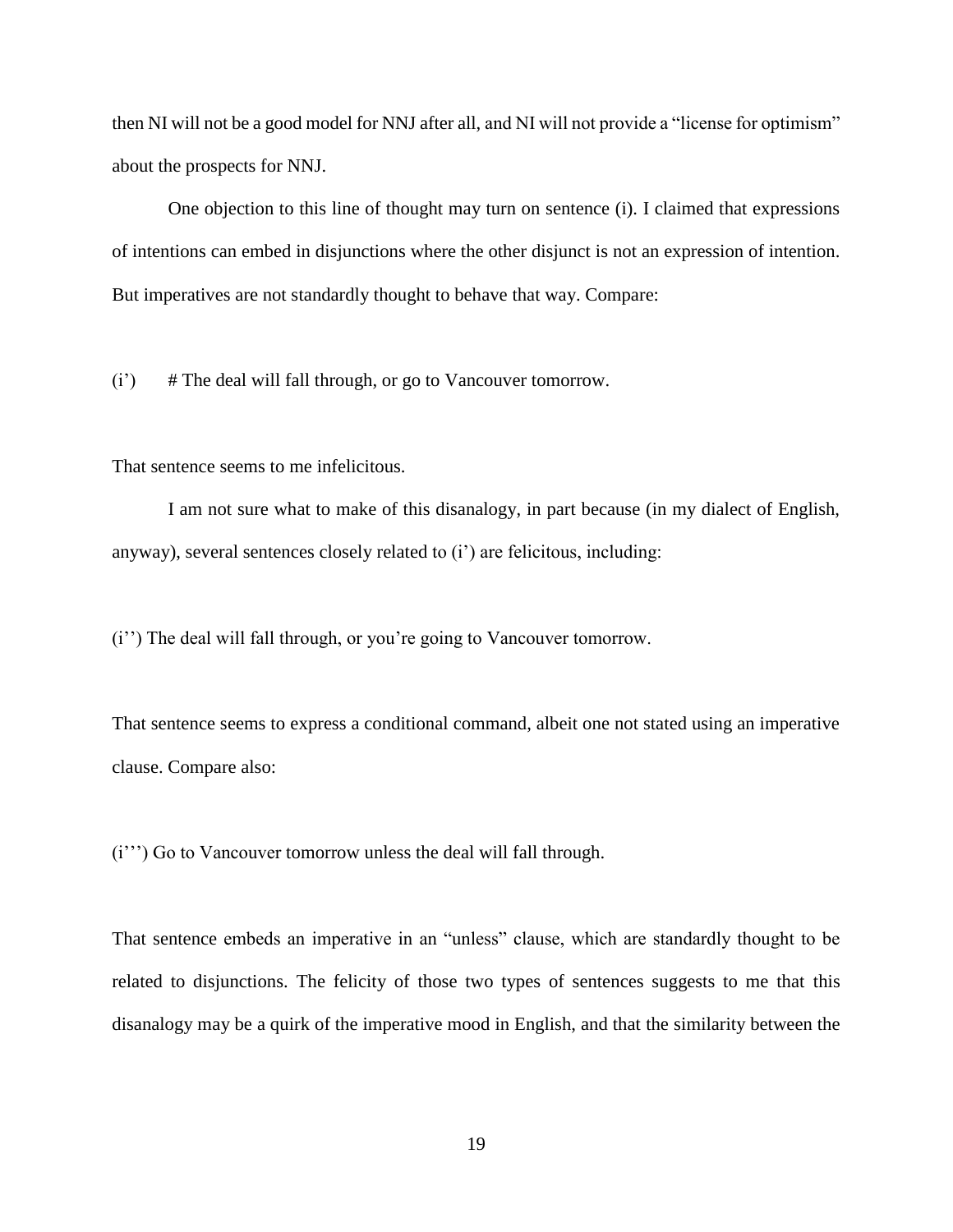embedding behavior of imperatives and that of expressions of intention may nonetheless be dialectically significant.

I draw two lessons from this discussion. The first is a lesson for metaethicists: reflection on the semantics of expressions of intention suggests that it is far from obvious that NI is a good theoretical model for NNJ. Expressions of intention, unlike normative judgments but like imperatives, cannot embed in the antecedents of conditionals. And (while I have not argued for it here), I suspect there are other unasserted contexts in which they cannot embed, perhaps such as in questions. Even if that suspicion is incorrect, the data about conditionals suggests that the semantics for expressions of intention will significantly differ from that of normative sentences, and so expressions of intention are not an especially good model for normative clauses (and perhaps no better a model for normative sentences imperatives).

The second lesson is simply that proponents of NI who seek to adhere to Anscombe's account of this distinction plausibly face a variant of the Frege-Geach problem. Like proponents of NNJ, they are thus on the hook for providing a solution to it. As discussed above, I think it is an open question whether this can be done. But it is a question that proponents of an expressivist version of NI should be interested in answering.

### **4. The Pragmatic Approach**

While many philosophers find Anscombe's characterization of the distinction between expressions of intention and personal predictions compelling, I argue in this section that philosophers willing to part ways with Anscombe (to a certain extent) can adopt an appealing pragmatic account of the distinction. I begin by developing one version of the Pragmatic Approach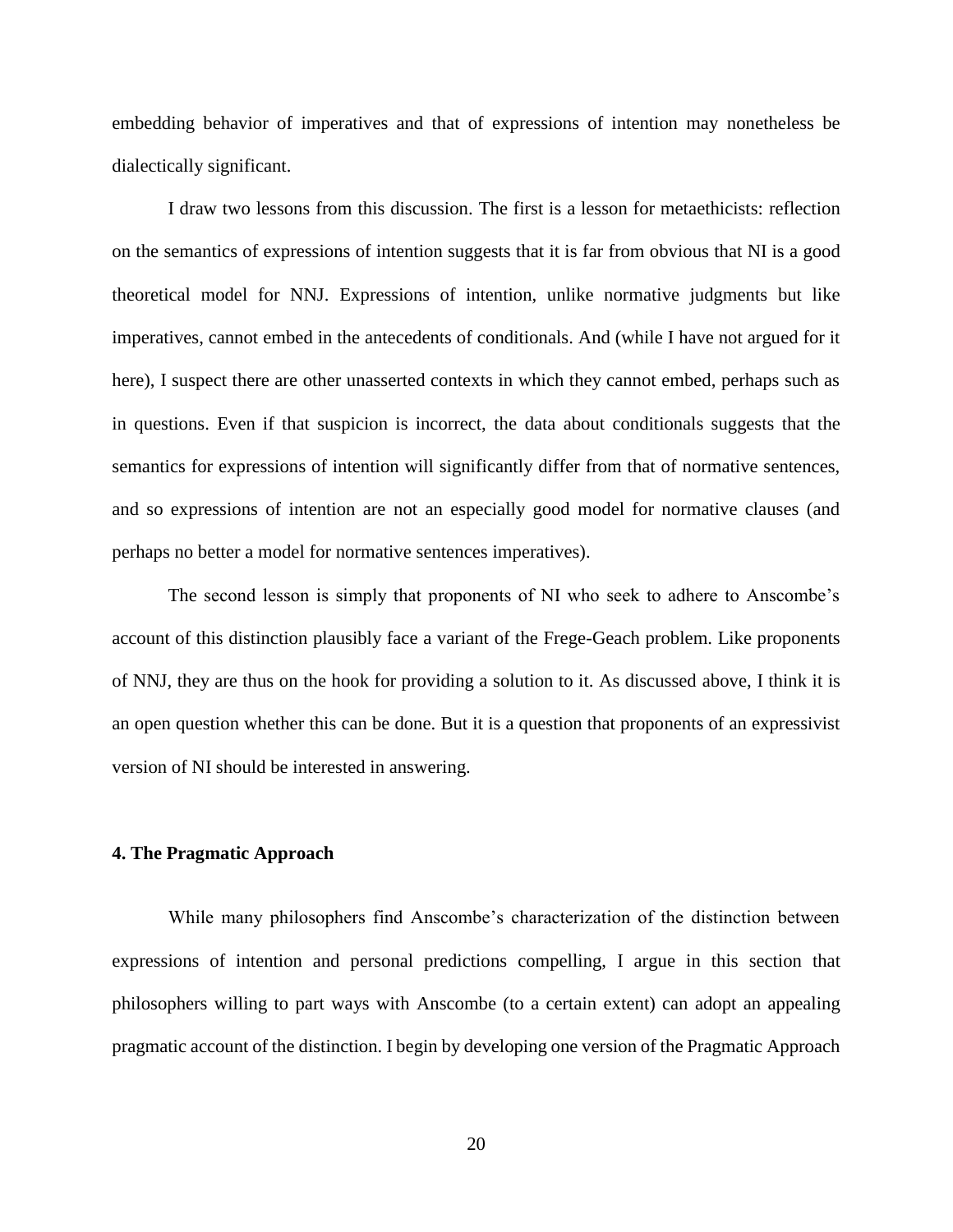in some detail, before arguing that avoids Frege-Geach problem, is compatible with NI, and has three other features that will make it highly attractive to proponents of NI.

## *4.1 Developing the Pragmatic Approach*

The Pragmatic Approach holds that the distinction between the two types of readings of sentences like (d) is explained at the level of pragmatics, not semantics. All sentences like (d) are the same, semantically: their semantic values are their obvious truth-conditions regardless of whether they are expressions of intention or personal predictions. Instead, sentences such as (d) are said to be expressions of intention when they are accompanied by an appropriate conversational implicature, such as an implicature that the speaker now intends to perform the action they mention.<sup>46</sup> They count as personal predictions when they do not have such implicatures.

How might the idea that uses of sentences like (d) have the appropriate conversational implicature be made plausible? Doing so would require explaining why listeners will, in some contexts, be rational to infer from an "I will…" sentence that the speaker now intends to do the thing they say they will do. Importantly, the Pragmatic Approach must explain the rationality of these inferences in a way consistent with NI—that is, without assuming that intention involves or implies belief. That's because the role of the Pragmatic Approach in the present dialectic is to be an account of expressions of intention compatible with NI. Giving such an explanation is a challenge, because both expressions of intention and personal predictions are assertions, and it is standardly thought that assertions normally carry with them the conversational implicature that the speaker believes the content of the assertion is true, but not that the speaker has any particular

 $46$  As in (Grice 1975).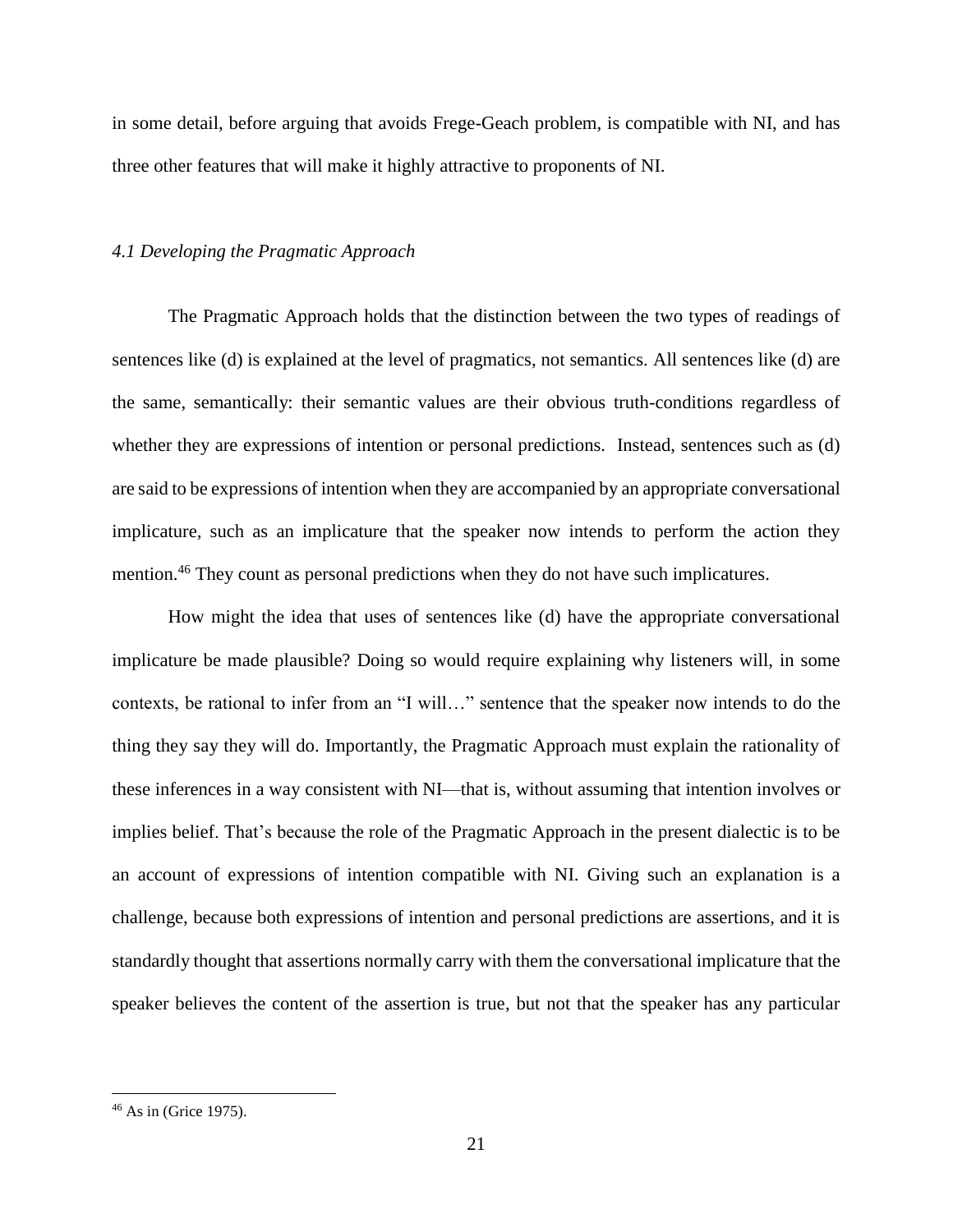motivational states.<sup>47</sup> Since proponents of NI deny that intentions are beliefs, the Pragmatic Approach must thus explain why such assertions sometimes also implicate that the speaker has a certain intention.

I suspect that this challenge can be met in several different ways, each generating a different version of the Pragmatic Approach. And I suspect that different inferential paths may be warranted in different cases of expressions of intention. But here I will develop the Pragmatic Approach by developing just one way this challenge might be met, i.e., by explaining a Gricean inferential path that I suggest might be rational in a wide range of cases.

My proposal exploits three propositions that (I claim) are common knowledge in many circumstances. I argue that these propositions are often common knowledge (or, at least, part of the conversational common ground<sup>48</sup>), and that, when they are, they allow listeners to make implicatures characteristic of expressions of intention, by relying on standard Gricean reasoning.

The three pieces of common knowledge my explanation relies on are the following. First, in many contexts it is common knowledge that certain verbs typically denote intentional actions in certain contexts, and other verbs typically denote non-intentional behaviors. I take it that this is uncontroversial: it is simply the idea that in many contexts, many listeners understand that some verbs are verbs of action and others are not. Of course, there may be individual variation in these beliefs, and which verbs are considered to be action verbs may differ from context to context.

Second, in many contexts it is common knowledge that certain intentional actions are normally planned (intended) in advance. In many contexts, many speakers have a shared sense of what kinds of actions are typically spontaneous (e.g., winking), and what kinds of actions are typically planned in advance (e.g., flying to Vancouver). This knowledge need not be exhaustive;

<sup>47</sup> As emphasized by (Marušić and Schwenkler 2018). Compare also, e.g., (MacFarlane 2011)

<sup>48</sup> (Stalnaker 1973), among others.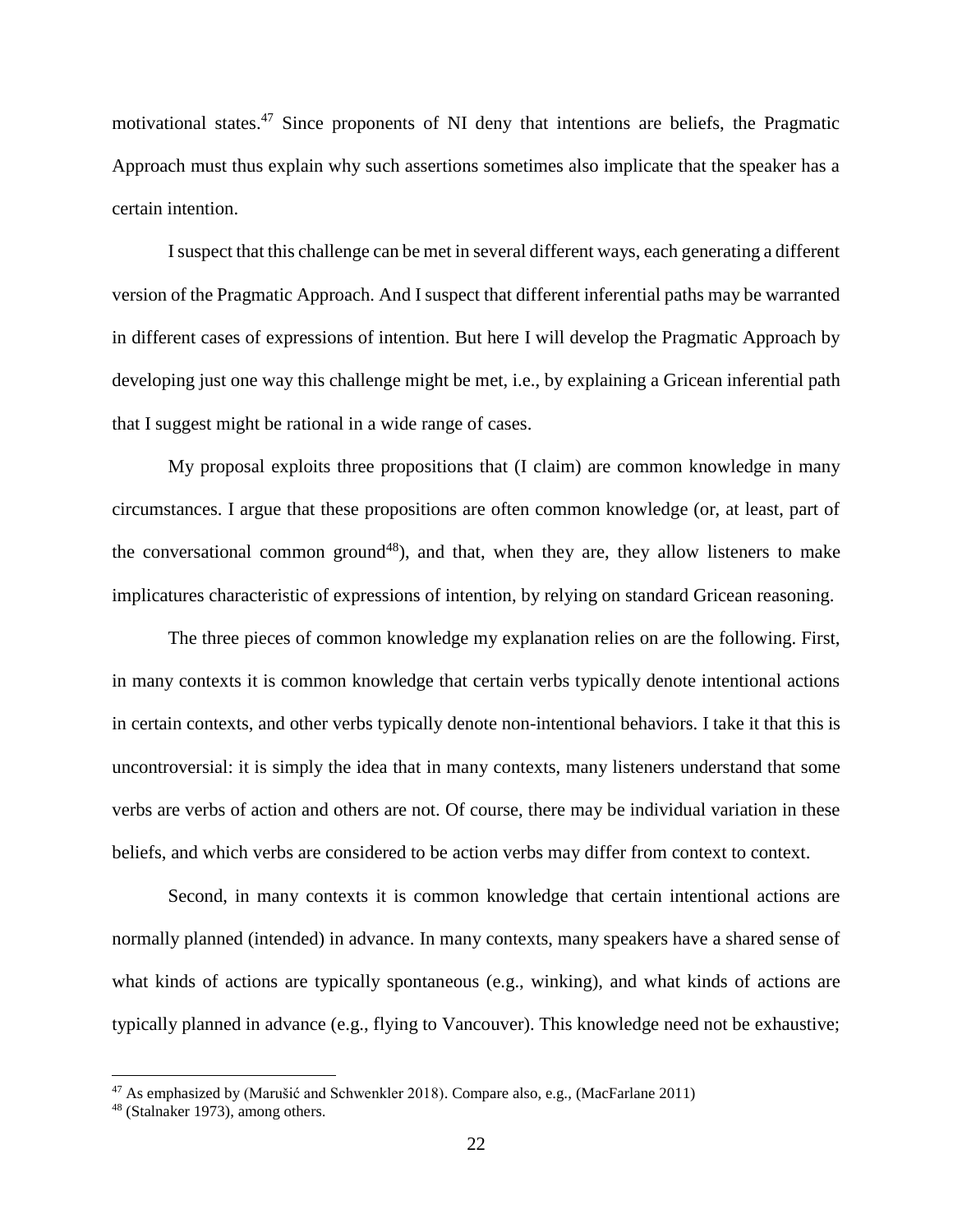the key idea is that there is a reasonable range of common ground about what people typically plan and what people typically do spontaneously. Here, too, there may be variation from context to context and from person to person.

Finally, in many contexts it is common knowledge that people usually believe themselves to be effective agents. This idea has two parts: first, we normally believe that we will do the things we intend to do. While everyone fails sometimes, in many contexts it is common knowledge that most of us succeed in accomplishing our intentions most of the time. Notably, this idea is a standard part of many prominent versions of NI, which offer inferential explanations of why most planning agents normally believe that they will do what they intend to do.<sup>49</sup> Second, normally, if we now believe we will do something intentionally in the future, we also now intend to do it. That is, we do not normally predict that we will act in ways that we do not (now) intend to act. Of course, we sometimes do just that—we sometimes predict that we will spontaneously do something, or that we will give in to temptation, or be akratic. But (in many contexts) it is common knowledge that those cases are the exception rather than the rule.

Appeal to this trio of propositions provides an appealing account of paradigm examples of expressions of intention and personal predictions. Consider a context in which those three propositions are common knowledge. Given that common knowledge, it is straightforward to see that ordinary Gricean reasoning allows speakers to infer the existence of an intention in paradigm cases of expressions of intention, but not in paradigm personal predictions. Consider first Anscombe's example of "I am going for a walk." Given this common knowledge, it would violate one of Grice's maxims of quantity for someone who did not now have a relevant intention to utter

<sup>&</sup>lt;sup>49</sup> For a Gricean account of why we believe ourselves to be effective agents, see (Paul 2009). For the role of this commitment in Bratman's influential version of NI, see (M. E. Bratman 1989, 450). Note that all versions of NI hold that we do not *always* believe we will do what we intend to do.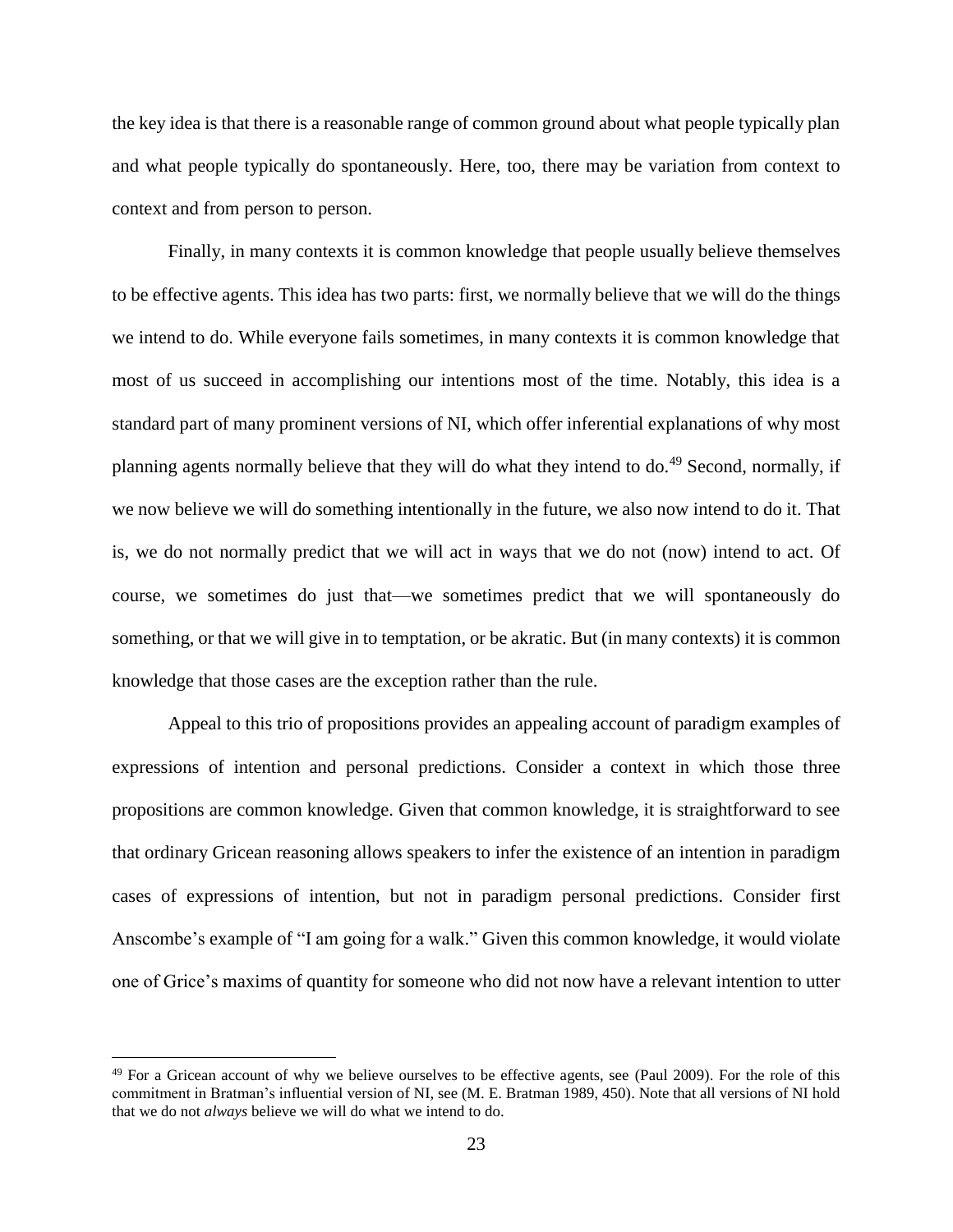that sentence without further elaboration. <sup>50</sup> So listeners will be rational to infer that the speaker has such an intention, and the utterance will count as an expression of intention. By contrast, compare Anscombe's paradigm personal prediction, "I am going to be sick." If it common knowledge that this is not something that one does intentionally, utterances of this sentence will (in those contexts) not carry this implicature, for analogous reasons.

The same analysis applies to (d), when it is an expression of intention. If it is common knowledge that going to Vancouver tomorrow is typically planned in advance, it would also violate a maxim of quantity for someone who did not now plan to go to Vancouver tomorrow to assert (d) without qualification. So Gricean reasoning rationalizes forming the belief that the speaker now intends to go to Vancouver tomorrow.

This version of the Pragmatic Approach also offers an appealing account of why, in some cases, utterances of (d)-like sentences can be used only as personal predictions, not as expressions of intention. Specifically, in many contexts where one or more of these three pieces of common knowledge are absent, utterances of (d)-like cannot be (successfully) used as expressions of intention.

To illustrate: consider an agent who says "I will  $\phi$ ," where  $\phi$  is replaced by a verb of action, and where the utterance is intended as an expression of an intention to  $\phi$ . What happens if the three pieces of common knowledge are absent in the context where this is asserted? In each case, Gricean reasoning will not bring the listeners to infer that the speaker has an intention to  $\phi$ .<sup>51</sup> First, suppose that the agent's audience (for whatever reason) does not believe that  $\phi$  is a verb of action. Then they won't believe that uttering "I will ϕ" without having an intention would violate a maxim of quantity, and so they won't infer that the speaker now intends to  $\phi$ , and the utterance won't count

<sup>50</sup> Compare (Grice 1971, 722).

<sup>51</sup> Unless there is some other Gricean route available, of course.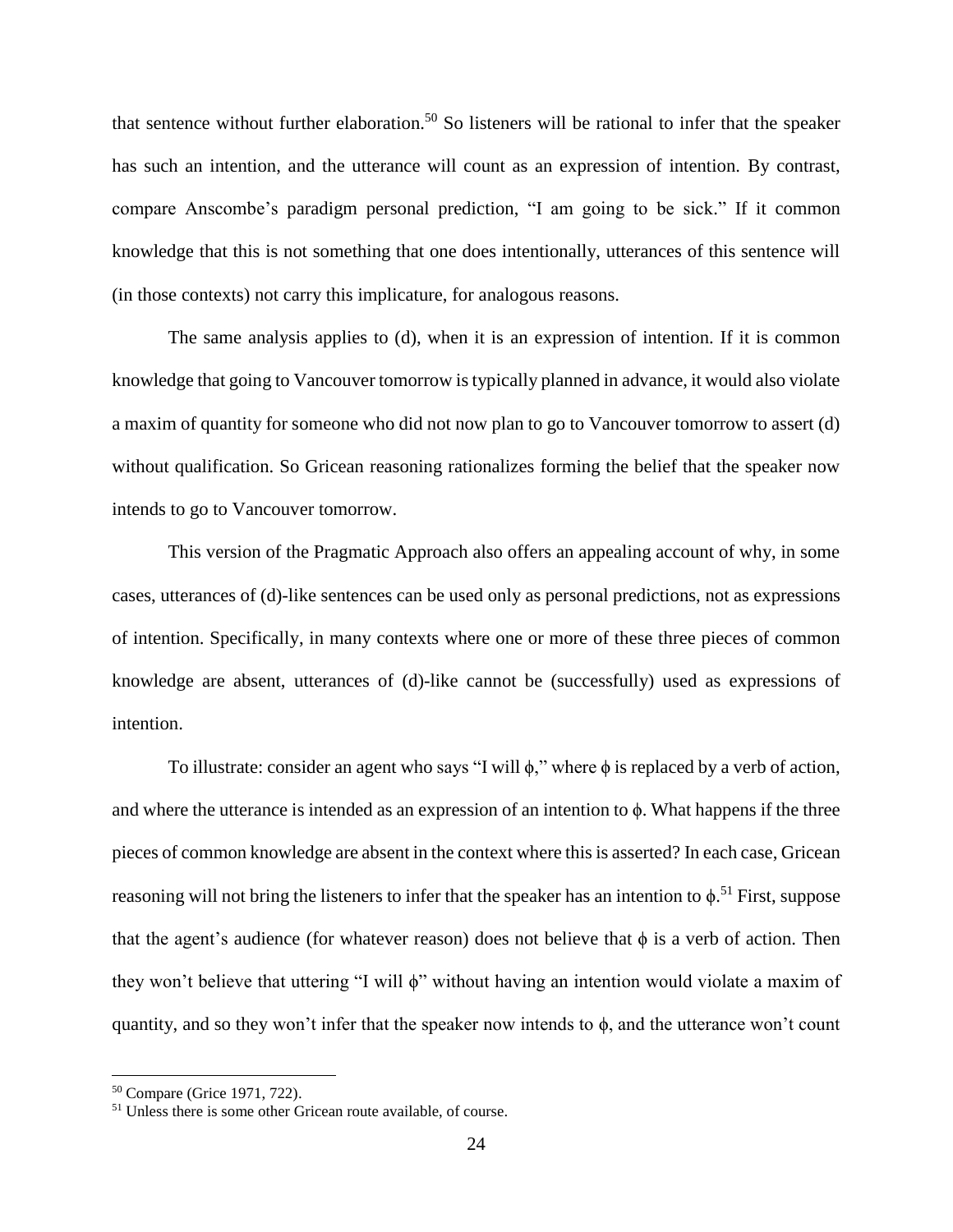as having the appropriate implicature. Second, suppose that the agent now intends to do something that is not believed by the audience to be typically planned in advance—perhaps the agent now intends to blink next Tuesday. Since blinking is not (believed to be) planned in advance, an utterance of "I will blink next Tuesday" (without suitable explanation) will not lead to the audience inferring that the speaker now intend to blink next Tuesday. Finally, suppose that the speaker is in a context in which it is not common knowledge that people normally believe themselves to be effective agents. Perhaps the context is a group of sober people who all believe themselves to be liable to relapse into (akratic) alcohol use. In such a context, an utterance of "I will drink this weekend" will not necessarily be interpreted as an expression of intention, since the common knowledge is compatible with that being a prediction of intentional action that is not now intended.

Again, let me emphasize that there may well be other Gricean routes from an utterance such as (d) to a belief that the speaker now has an intention. The Pragmatic Approach holds that such an utterance counts as an expression of intention whenever there is such a route, and so the utterance has an appropriate implicature. I highlight the route above only as a proof of concept that makes plausible the idea that these utterances are often accompanied by such implicatures.

# *4.2 Assessing the Pragmatic Approach*

I now turn to the major disadvantage of the Pragmatic Approach, as well as four major advantages.

The major disadvantage is that the Pragmatic Approach requires a departure from Anscombe's characterization of expressions of intention. The Pragmatic Approach, so developed, is compatible with Anscombe's claim that personal predictions and expressions of intention differ in sincerity conditions, but not with her claim that they differ in correctness conditions. Personal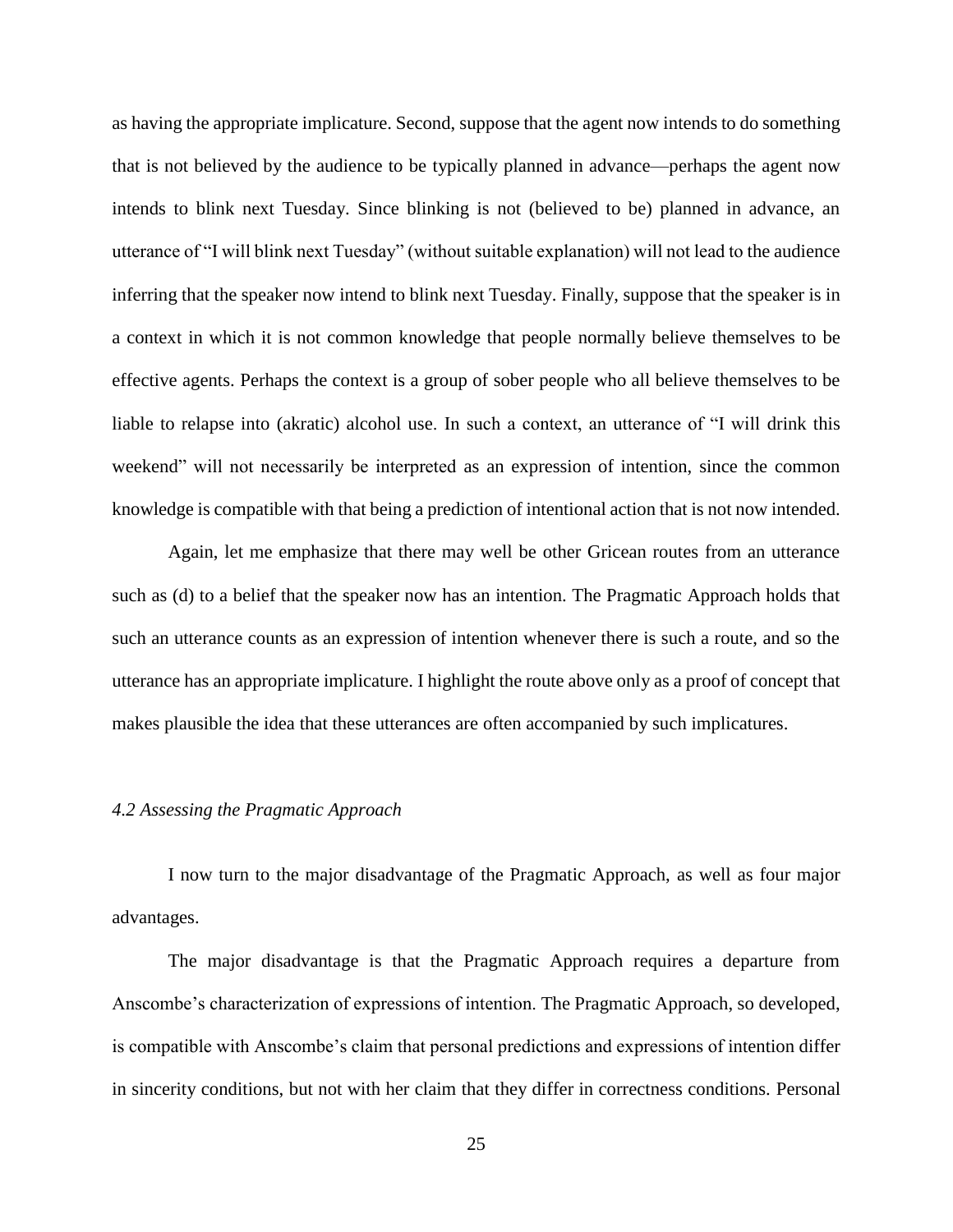predictions are insincere when the speaker does not believe the prediction; expressions of intention are insincere when the speaker does not believe they have the intention their utterance implicates that they have.<sup>52</sup> However, since the Pragmatic Approach holds expressions of intention just are personal predictions with an additional feature, it appears that (on any reasonable interpretation of "correctness conditions") they will share correctness conditions with personal predictions. Philosophers who accept it thus plausibly must give up Anscombe's famous idea that when someone does not do what they expressed an intention to do, "the mistake […] is one of performance, not of judgment."<sup>53</sup>

Some philosophers will see this as a significant strike against the Pragmatic Approach. For those willing to accept it, however, the Pragmatic Approach has four advantages, which may incline many proponents of NI in its favor.

First, as noted above, it avoids commitment to expressivism, and so avoids any version of the Frege-Geach problem.

Second, it provides a natural account of why some sentences are, and some are not, typically used to express intentions. It explains why some paradigm example sentences typically do and some normally do not, express intentions. For example, when it is common knowledge that one rarely does something intentionally (such as be sick), cooperative speakers will not use sentences like "I am going to be sick" to express intentions. A person who now intended to be sick later would violate a maxim of quantity by uttering that sentence without elaboration. The Pragmatic Approach also explains some sentences can easily be used either way: for example, in

<sup>&</sup>lt;sup>52</sup> What about cases in which a speaker does not intend to  $φ$ , but falsely believes that they intend to  $φ$ , and so expresses an intention to ϕ? Are they sincere or insincere? The criterion above counts them as sincere, but some may wish to hold that, if the false belief is unjustified, the expression of intention is insincere. I thank an anonymous referee for raising this question.

<sup>53</sup> (Anscombe 2000, 4–5).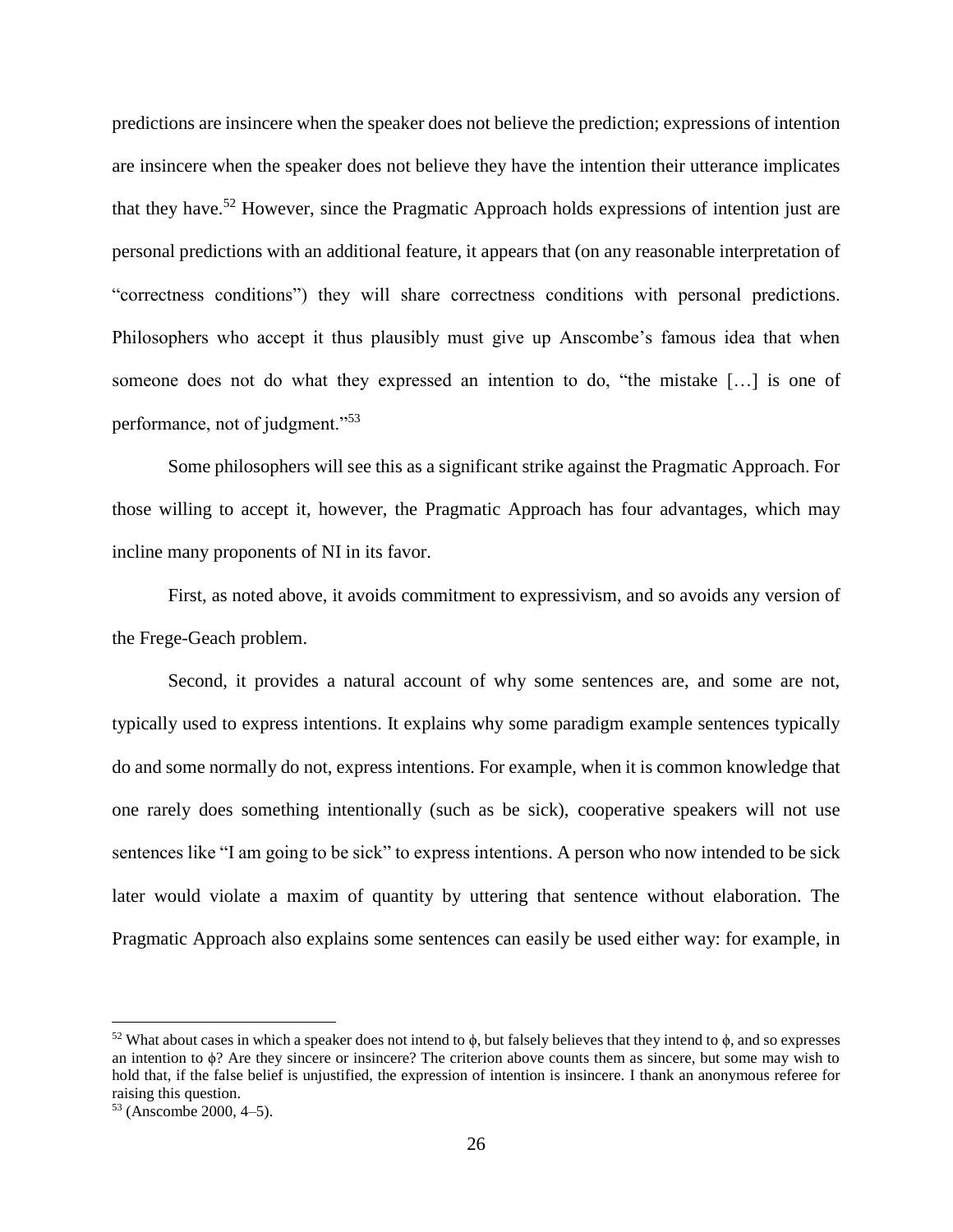typical contexts, (g) expresses a conditional intention, but it could be a personal prediction in a context where it was common knowledge that the failure of the deal would precipitate my kidnapping.

The Pragmatic Approach also explains the puzzling features of (j) and (k). I claimed above that there are two different readings of the consequent of (j), but only one natural reading of the antecedent of (j) and (k). The Pragmatic Approach explains this data by considering which inferences a rational agent will make in response to an assertion of these sentences. It is easy to see how, in different contexts, a rational agent might infer from an assertion of (j) either that the speaker has a particular conditional intention, or a particular conditional belief. But, in a range of familiar contexts, assertions of (j) and (k) make rational only one inference about the speaker's attitude toward their antecedent: that the speaker neither believes they will go to Vancouver tomorrow nor intends to do go there. Here's why. In many contexts, a speaker who believes *p* and unqualifiedly asserts a conditional whose antecedent is *p* violates a maxim of quantity, by being less than reasonably informative. And (as discussed above) in the very common contexts in which it is common knowledge that speakers believes themselves to be effective agents, and so believe they will do what they intend to do, a speaker who intends that *p* and unqualifiedly asserts a conditional whose antecedent is *p* violates a maxim of quantity for the same reason. So, in these familiar contexts, there is only one inference it is rational to make about the speaker's attitude toward the antecedent, and so only one natural reading.<sup>54</sup>

Third, the Pragmatic Approach may seem to be supported by reflection on the cancellation of implicatures. Conversational implicatures can characteristically be cancelled: a sentence that typically implicates some content can be qualified after being uttered, so that it no longer

<sup>&</sup>lt;sup>54</sup> Of course, in the right context, any arbitrary inference can be made by Gricean reasoning.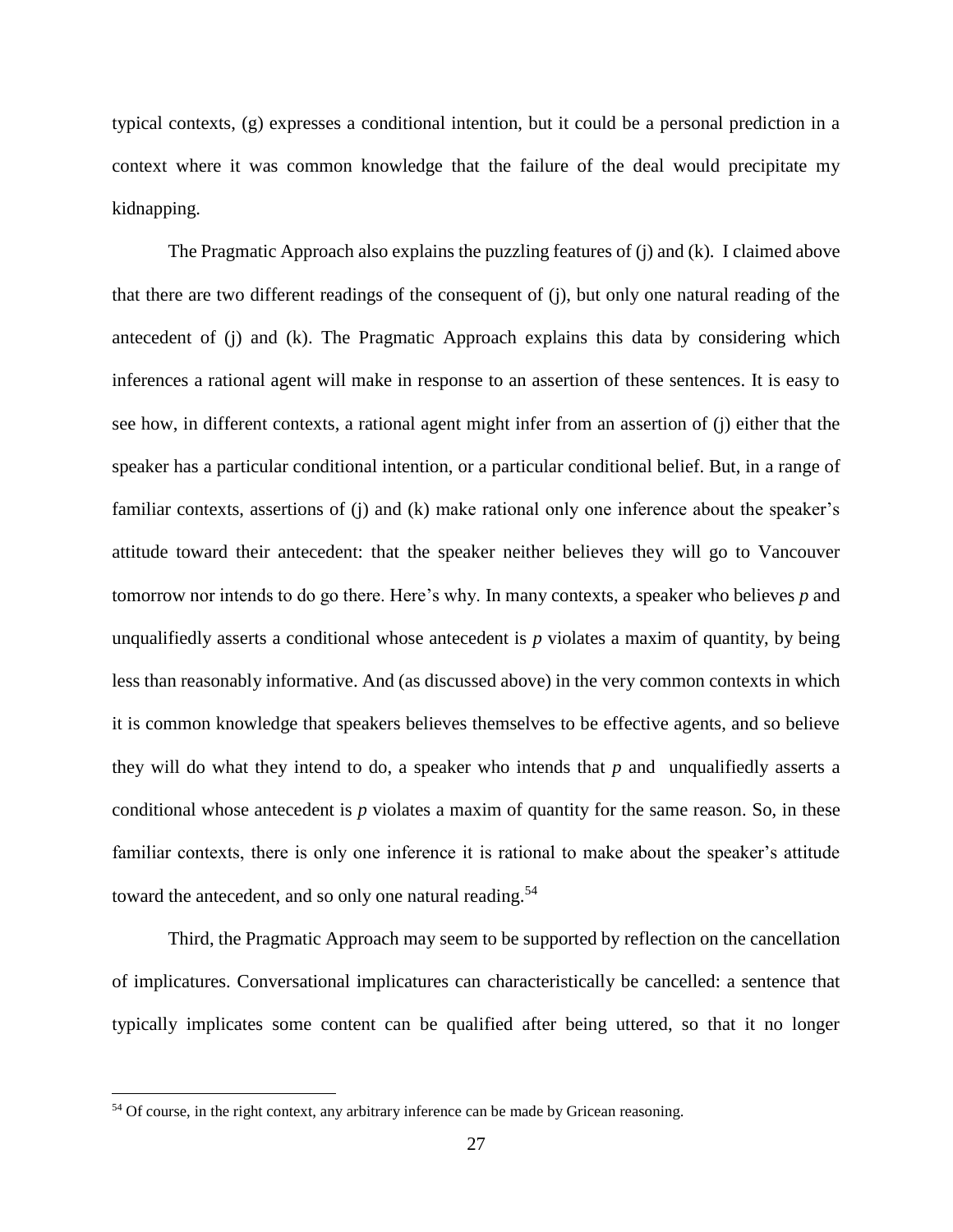implicates that content. It is striking that precisely this phenomenon can be observed with apparent expressions of intention. Consider someone who utters (l):

(l) I will go to Vancouver tomorrow. I don't intend to, but the mob always carries out its threats.

Even though the first sentence in (l) is almost always used to express an intention, it can be used as a personal prediction when suitably clarified. According to the Pragmatic Approach, the second sentence is used to cancel the implicature triggered by the first sentence. That expressions of intention have this implicature-like feature is some evidence that they should be understood pragmatically.

Finally, adopting the Pragmatic Approach would allow proponents of NI to rebut a celebrated argument for cognitivism. In a recent article, Marušić and Schwenkler and point out that not only can (d) be used to express an intention, but that it is far more common to for agents who intend to go to Vancouver to utter sentences like (d) than it is to utter sentences like  $(m)$ .<sup>55</sup>

(m) I intend to go to Vancouver tomorrow.

Marušić and Schwenkler use this this frequency data in an argument for cognitivism about intention. The frequency data entails that we typically express intentions by way of assertions. But we also typically express beliefs by way of assertions.<sup>56</sup> The best explanation of this coincidence,

<sup>55</sup> (Marušić and Schwenkler 2018).

<sup>&</sup>lt;sup>56</sup> That is, assertions about what we will do, rather than about our attitudes.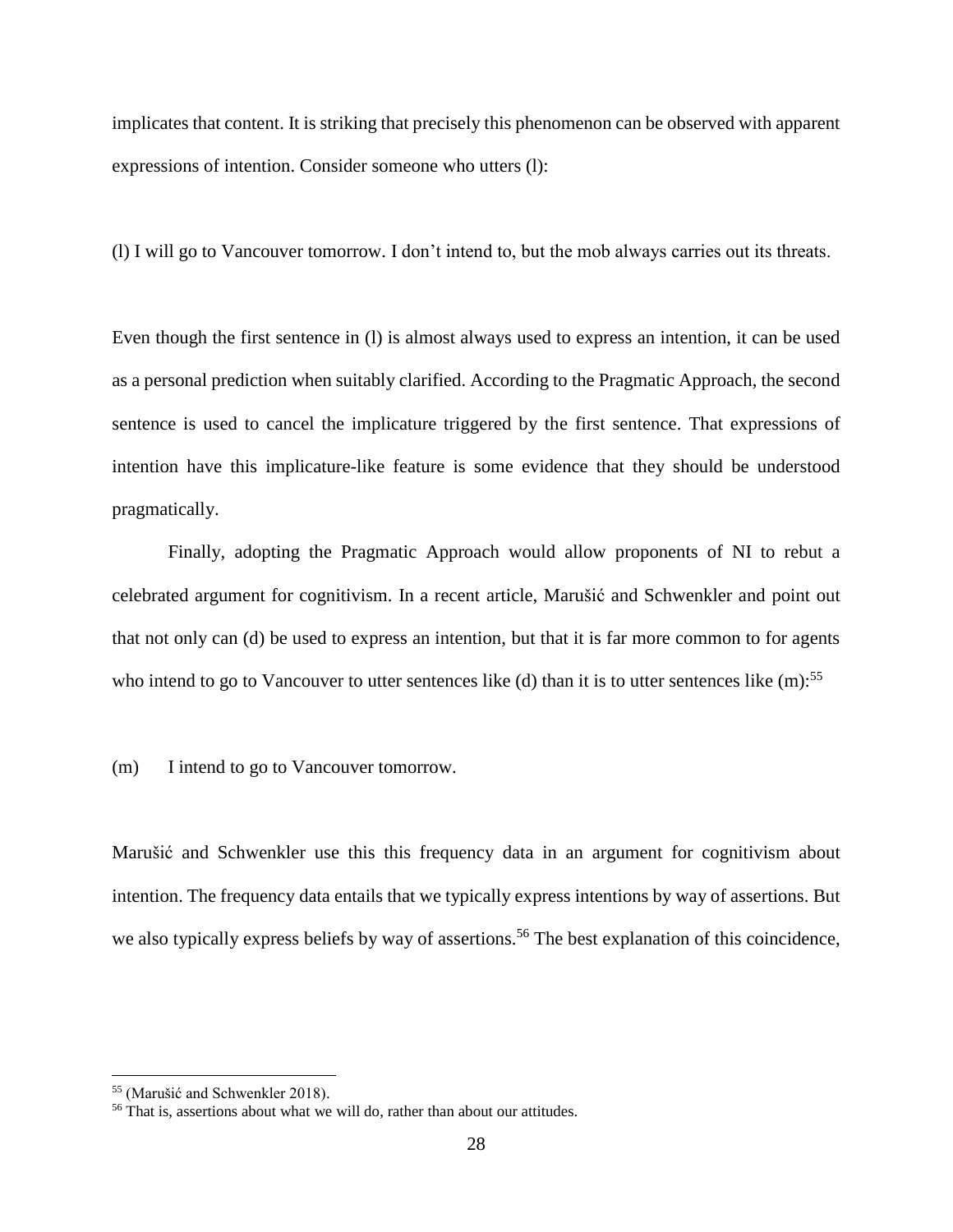they claim, is that intentions are beliefs.<sup>57</sup> By contrast, they suggest, NI offers no plausible explanation (or a less plausible explanation) of this coincidence.

The Pragmatic Approach provides NI with a response to this argument. According to the Pragmatic Approach, this frequency data is explained by the fact that contexts in which the relevant Gricean reasoning is rational frequently occur. For example, we often believe ourselves to be effective agents, this is often common knowledge, and we often seek to be cooperative conversational participants. An agent intending to go to Vancouver tomorrow who believes they will succeed would be uncooperatively uninformative to assert  $(m)$  instead of  $(d)$ . Importantly, this explanation of why (d) commonly expresses intentions does not rely on the controversial claim that assertion expresses belief (rather than knowledge).<sup>58</sup>

Indeed, the Pragmatic Approach offers a more plausible account of the relation between (d) and (m) than does the cognitivist account of Marušić and Schwenkler. When will speakers utter (d) rather than (m)? According to the Pragmatic Approach, they will do so when any of the three conditions mentioned above fails to obtain (when we do not believe that we will succeed, when there is no relevant common knowledge, or when we seek to be uncooperative). This is an appealingly straightforward explanation of the data. By contrast, to explain this data, Marušić and Schwenkler must posit that (m) expresses a "partial intention"—that is, an intention one is not fully settled on, or a conditional intention (to do something only if some uncertain condition obtains).<sup>59</sup> One thus felicitously utters (m) only when either one is not fully committed to one's action, or one's commitment is conditional on some uncertain condition. But this explanation is highly problematic. It is unclear in their discussion why we use "believe" and "intend" to express

<sup>57</sup> (Marušić and Schwenkler 2018, 10). Compare also (Marušić 2015, chap. 3).

<sup>58</sup> Compare, e.g., (Williamson 2010).

<sup>59</sup> (Marušić and Schwenkler 2018, 13–15).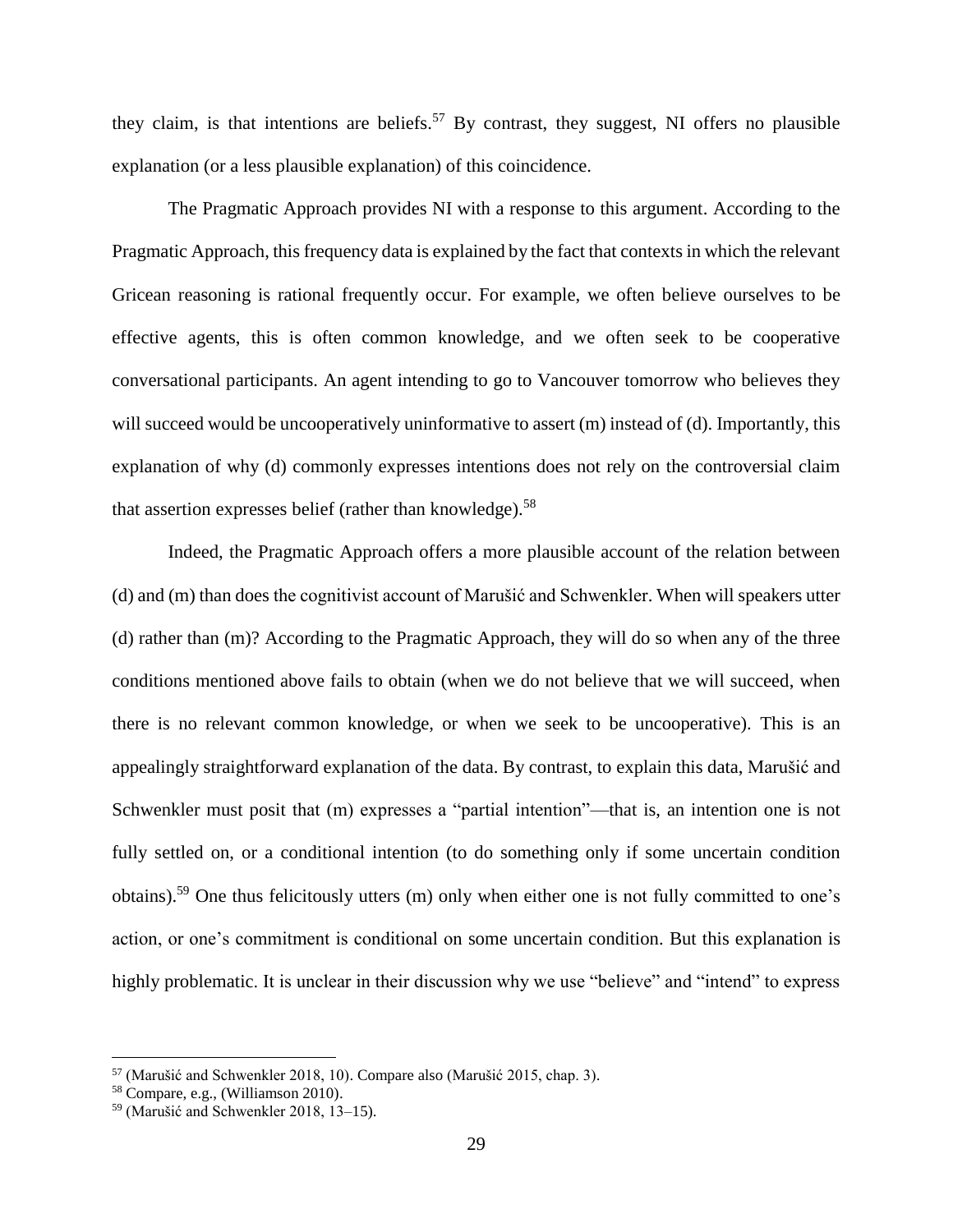partial versions of those attitudes; it is unclear why we don't use "believe" to express intentions (given that they are beliefs); and it is (in general) implausible that whenever one intends to do something one does not believe one will do, that intention (as a matter of metaphysics) must be partial in the senses they describe. The explanation given by the Pragmatic Approach avoids these problems.

## **5. Conclusion**

What do we learn from studying this aspect of the relationship between NNJ and NI? Quite generally, I think we learn that metaethicists should be more interested in intention, and philosophers of action should be more interested in normative judgment, sometimes have been. A theory of mind and action without a theory of intention, a theory of normative judgment, and a theory of the language used to express those states of mind is incomplete.

Does noncognitivism about intention face the Frege-Geach problem? The only conclusion I will argue for definitively is that whether NI faces a variant of the Frege-Geach problem depends on how it treats the distinction between expressions of intention and personal predictions. If that distinction is semantic, then it does face a variant of the problem, albeit one that differs significantly from the one facing NNJ. However, I also argue that there are strong reasons (in addition to the specter of the Frege-Geach problem) for proponents of NI to treat the distinction as pragmatic rather than semantic, if they are willing to depart from certain Anscombean ideas about that distinction. My own sympathies probably lie with the Pragmatic Approach.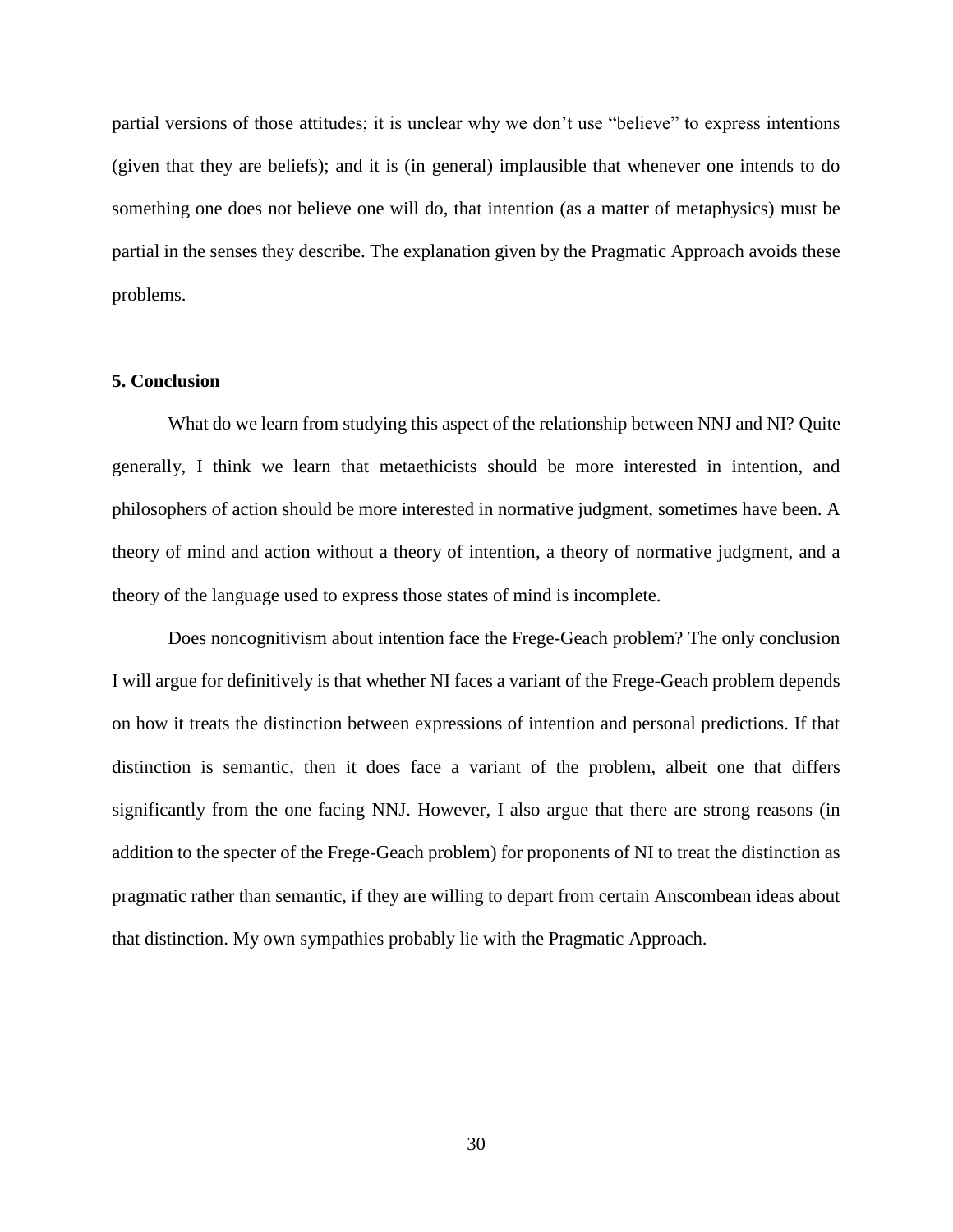# **Acknowledgments**

For helpful discussion and comments, I thank Avery Archer, Michael Bratman, I-Sen Chen, Eugene Chislenko, Carlos Núñez, RJ Leland, David Taylor, Peter Hawke, Peter Hanks, Katy Meadows, Huw Duffy, Valerie Tiberius, Paul Tulipana, Jack Woods, Al Mele, numerous anonymous referees for several journals, the participants in a seminar on intention and normative judgment at Stanford, and audiences at the Berkeley-Stanford-Davis Graduate Conference, the Pacific APA, and the University of Minnesota.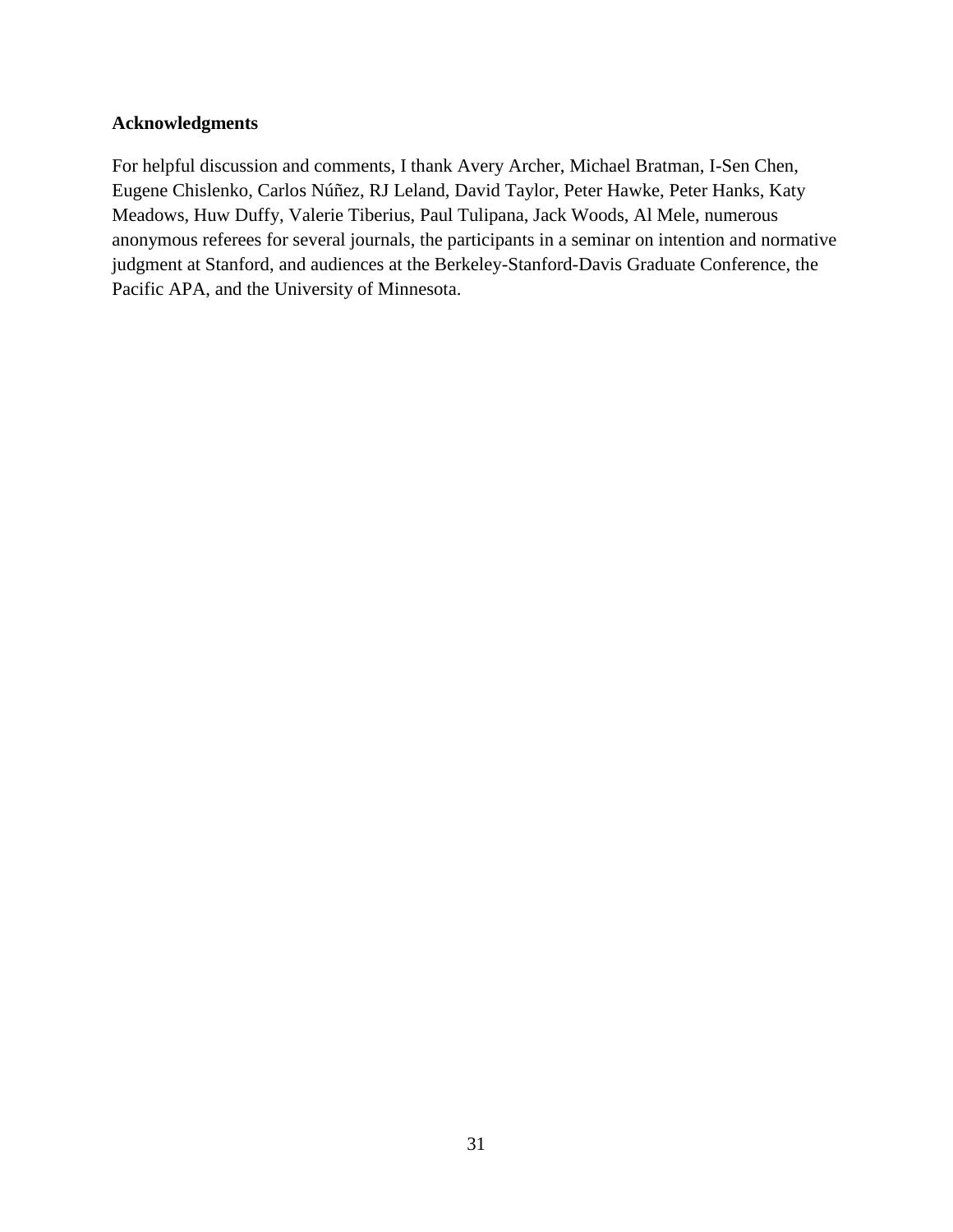# **References**

- Anscombe, G.E.M. 2000. *Intention*. 2nd ed. Cambridge, MA: Harvard University Press.
- Audi, Robert. 1973. "Intending." *The Journal of Philosophy* 70 (13): 387–403.
- Baker, Derek. 2010. "Ambivalent Desires and the Problem with Reduction." *Philosophical Studies* 150 (1): 37–47. http://www.jstor.org/stable/40783323.
- Baker, Derek, and Jack Woods. 2015. "How Expressivists Can and Should Explain Inconsistency." *Ethics* 125 (2): 391–424.
- Beddor, Bob. 2020. "Fallibility for Expressivists." *Australasian Journal of Philosophy* 8402. https://doi.org/10.1080/00048402.2019.1699586.

Blackburn, Simon. 1993. *Essays in Quasi-Realism*. Oxford: Oxford University Press.

———. 1998. *Ruling Passions: A Theory of Practical Reasoning*. Oxford: Oxford University Press.

- Bratman, Michael E. 1987. *Intention, Plans, and Practical Reasonx*. Cambridge, MA: Harvard University Press.
- ———. 1989. "Intention and Personal Policies." *Philosophical Perspectives* 3: 443–69.

———. 1993. "Shared Intention." *Ethics* 104 (1): 97–113.

- ———. 1999. "Davidson's Theory of Intention." In *Faces of Intention*, edited by Michael Bratman. Cambridge: Cambridge University Press.
- Broome, John. 2013. *Rationality through Reasoning*. Oxford: Wiley-Blackwell.
- Castañeda, Hector-Neri. 1975. *Thinking and Doing: The Philosophical Foundations of Institutions*. Dordrecht: Reidel.
- Charlow, Nate. 2014. "The Problem with the Frege–Geach Problem." *Philosophical Studies* 167 (3): 635–65. https://doi.org/10.1007/s11098-013-0119-5.

*Chicago Manual of Style*. 2010. 16th ed. Chicago: University of Chicago Press.

———. *Chicago Manual of Style*. 2017. 17th ed. Chicago: University of Chicago Press.

Chislenko, Eugene. 2016. "A Solution for Buridan's Ass." *Ethics* 126 (2): 283–310.

- Davis, Wayne A. 1984. "A Causal Theory of Intending." *American Philosophical Quarterly* 21 (1): 43–54. https://doi.org/10.5840/jpr\_1990\_6.
- Dreier, James. 2004. "Meta-Ethics and the Problem of Creeping Minimalism." *Philosophical Perspectives* 18.
- Ferrero, Luca. 2009. "Conditional Intentions." *Nous* 43 (4): 700–741.
	- ———. 2016. "Pro-Tempore Disjunctive Intentions." In *Time and the Philosophy of Action*, edited by Roman Altshuler and Michael J. Sigrist. New York: Routledge.
- Geach, P.T. 1960. "Ascriptivism." *The Philosophical Review* 69 (2): 221–25.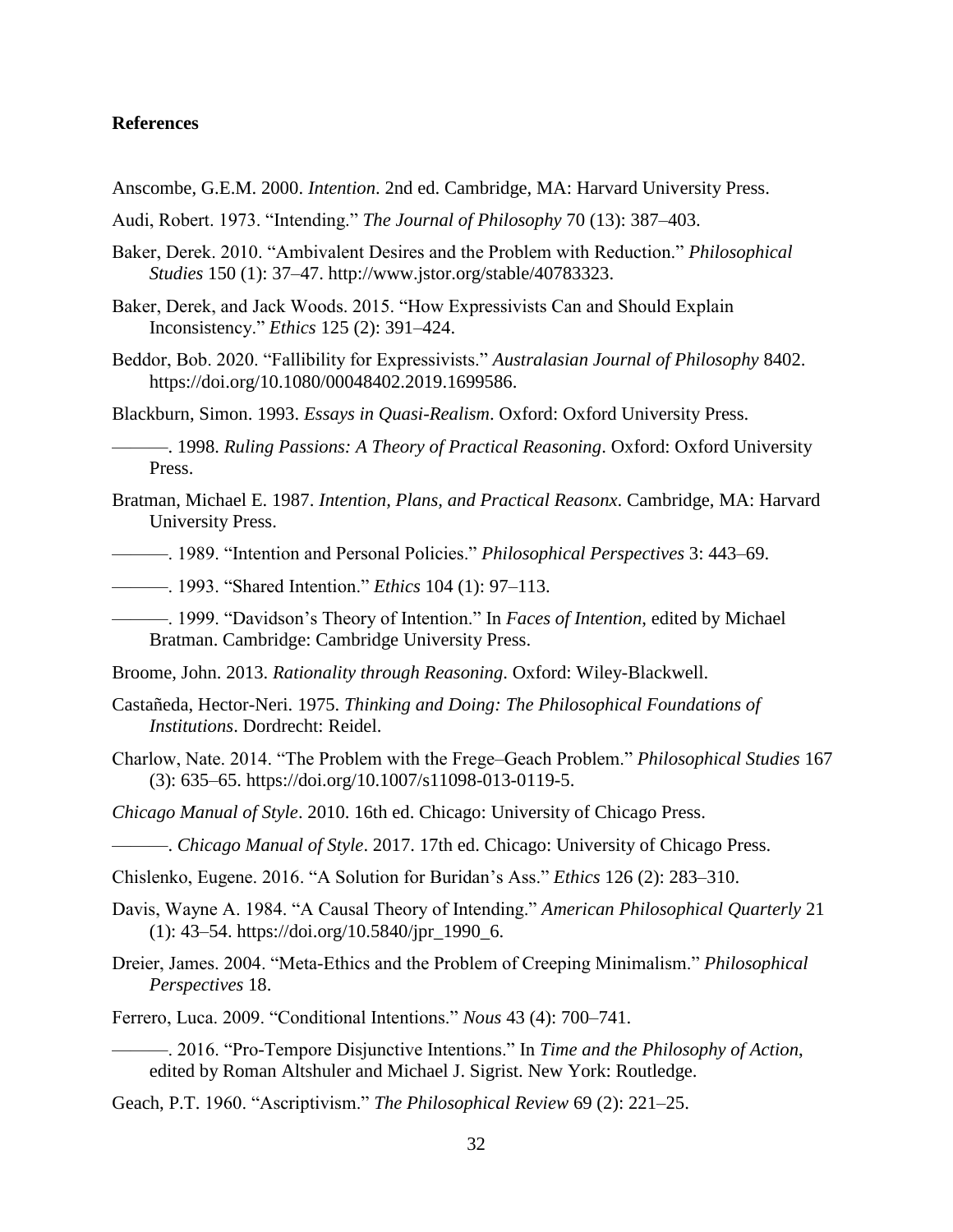- ———. 1965. "Assertion." *The Philosophical Review* 74 (4): 449–65.
- Gibbard, Allan. 1990a. *Wise Choices, Apt Feelings*. Cambridge, MA: Harvard University Press.
- ———. 1990b. *Wise Choices, Apt Feelings*. New York: Oxford University Press.
- ———. 2003. *Thinking How to Live*. Cambridge, MA: Harvard University Press.
	- ———. 2012. *Meaning and Normativity*. Oxford: Oxford University Press. https://doi.org/10.1093/acprof.
- Grice, H. P. 1971. "Intention and Uncertainty." *Proceedings of the British Academy* LVII.
- ———. 1975. "Logic and Conversation." In *Syntax And Semantics, Vol. 3: Speech Acts*, edited by P. Cole and J. Morgan, 3:26–40. New York: Academic Press.

Harman, Gilbert. 1976. "Practical Reasoning." *The Review of Metaphysics* 29 (3): 431–63.

- Ludwig, Kirk. 2015. "What Are Conditional Intentions?" *Methode* 4 (6): 30–60.
- MacFarlane, John. 2011. "What Is Assertion?" In *Assertion*, edited by Jessica Brown and Herman Cappelan. Oxford: Oxford University Press.
- Marušić, Berislav. 2015. *Evidence and Agency: Norms of Belief for Promising and Resolving*. Oxford: Oxford University Press.
- Marušić, Berislav, and John Schwenkler. 2018. "Intending Is Believing : A Defense of Strong Cognitivism." *Analytic Philosophy*, 1–27. http://www.marcsandersfoundation.org/wpcontent/uploads/Intending-is-Believing-final.pdf.
- Mele, Alfred R. 1992. *Springs of Action*. Oxford: Oxford University Press.
- Moran, Richard, and Martin Stone. 2009. "Anscombe on Expression of Intention." In *New Essays on the Explanation of Action*, edited by Constantine Sandis. New York: Palgrave Macmillan.
- "OED Online." 2018. Oxford University Press.
- Paul, Sarah K. 2009. "How We Know What We're Doing." *Philosophers' Imprint* 9 (1): 1–24.
- Ridge, Michael. 1998. "Humean Intentions." *American Philosophical Quarterly* 35 (2): 157–78. https://doi.org/10.2307/20009928.
- Sarkar, Anoop. 1998. "The Conflict between Future Tense and Modality: The Case of Will in English." *Penn Working Papers in Linguistics V.5 No 2*, no. 2: 91–117.
- Schroeder, Mark. 2008. *Being For: Evaluating the Semantic Program of Expressivism*. New York: Oxford University Press.
- ———. 2009. *Noncognitivism in Ethics*. Oxford: Routledge.
- Setiya, Kieran. 2007a. "Cognitivism about Instrumental Reason." *Ethics* 117 (4): 649–73.
- ———. 2007b. *Reasons without Rationalism*. Princeton: Princeton University Press.
- Shah, N., and J. David Velleman. 2005. "Doxastic Deliberation." *The Philosophical Review* 114 (4): 497–534. https://doi.org/10.1215/00318108-114-4-497.